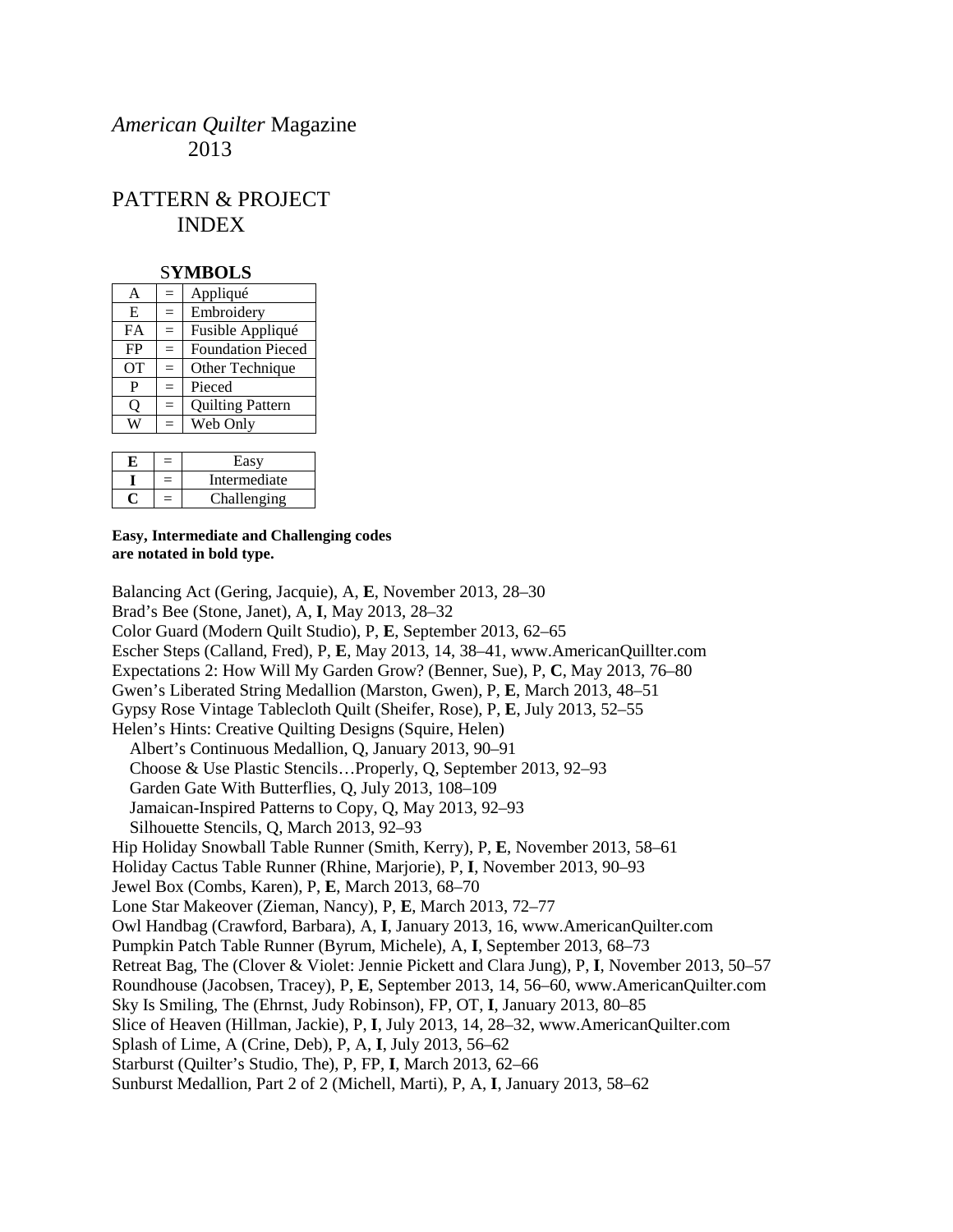Susy's New York Laminated Apron (Paquette, Brianna for The City Quilter), P, **E**, September 2013, 83– 88 Tessellating Hearts (Auty, Jeri), P, **I**, January 2013, 74–79 Ties and Sunrise (Nakazawa, Reiko), FP, **I**, January 2013, 68–72, www.AmericanQuilter.com Vase with Flowers (Marston, Gwen), A, E, **E**, January 2013, 41–44 Whirligig Medallion (Robinson, Anne C. Morrell), P, A, **I**, May 2013, 52–56 Winter White (Hughes, Rose), A, **C**, November 2013, 76–81 Yolk Music (Tarr, Timna), P, A, **E**, May 2013, 1, 14, 48–51, www.AmericanQuilter.com

#### SUBJECT INDEX

Entries in italics denote quilt names, while bold type is used for articles or columns. Entries in plain type indicate the name of a person, group or other type of project.

#### **A**

Abdelhay, Tarek **Tentmakers of Cairo, The** (Bowker, Jenny), March 2013, 18, 21, 22, 23 Tentmakers of Cairo, The (video), March 2013, 16 *Abundance* (May, Therese), March 2013, 58 *Abundance* (Seely, Ann and Joyce Stewart), July 2013, 82 *Abundance of Flowers, An* (Lussie, Leigh), January 2013, 53 **AccuQuilt**® **GO! Have Fun Quilt Challenge Best of Show** (*American Quilter*), November 2013, 90–93 *Adventure Awaits* (McCarty, Sue), July 2013, 68 *Aftermath* (Gering, Jacquie), November 2013, 34 Aguilar, Jackie: *Jackie Got into Aunt Millie's Garden*, July 2013, 77 **Albert's Continuous Medallion** (Squire, Helen), January 2013, 90–9 *All Around the Town* (Rawson, Teresa Yielding), July 2013, 42 Allender, Cory: *Lily Pad*, July 2013, 44 Alzheimer's Quilts: **Tiny Patches of Hope** (Hire, Dianne S.), May 2013, 74–75 **Am I Addicted to Quilting?** (Griepenstroh, Sandi), July 2013, 92–93 **Amazing Endeavors: Snow Quilts** (Frank, Iris), March 2013, 24–26 *American Flag Quilt* (unknown), May 2013, 83 *American Quilter* magazine **AccuQuilt**® **GO! Have Fun Quilt Challenge Best of Show**, November 2013, 90–93 **Honoring Those Who Have Served**, November 2013, 86 **Modern Mystery Quilt Revealed**, January 2013, 98 **Viewer's Choice – Wall Quilts**, July 2013, 114 **American Quilter's Society Upcoming Modern Celebrations** (Duffy, Michele), September 2013, 98 **American Quilts in the English Countryside** (Hebert, Katherine), September 2013, 50–54 AmericanQuilter.com *Blue Ice Quilt* (Gering, Jacquie), May 2013, 14, www.AmericanQuilter.com *Crazy Courthouse Steps* (Pridemore, Heidi), May 2013, 14, www.AmericanQuilter.com *Escher Steps* (Calland, Fred), May 2013, 14, 41, www.AmericanQuilter.com *Floral Dimensions* (Ineson, Pauline), March 2013, 16, 55, www.AmericanQuilter.com *Halloween Cats* (Beebe, Mickey), September 2013, 14, 19, www.AmericanQuilter.com *Mini Ties and Sunrise Wallhanging* (Nakazawa, Reiko), January 2013, 16, 72, www.AmericanQuilter.com Owl Handbag (Crawford, Barbara), January 2013, 16, www.AmericanQuilter.com *Roundhouse* coloring page (Jacobsen, Tracey), September 2013, www.AmericanQuilter.com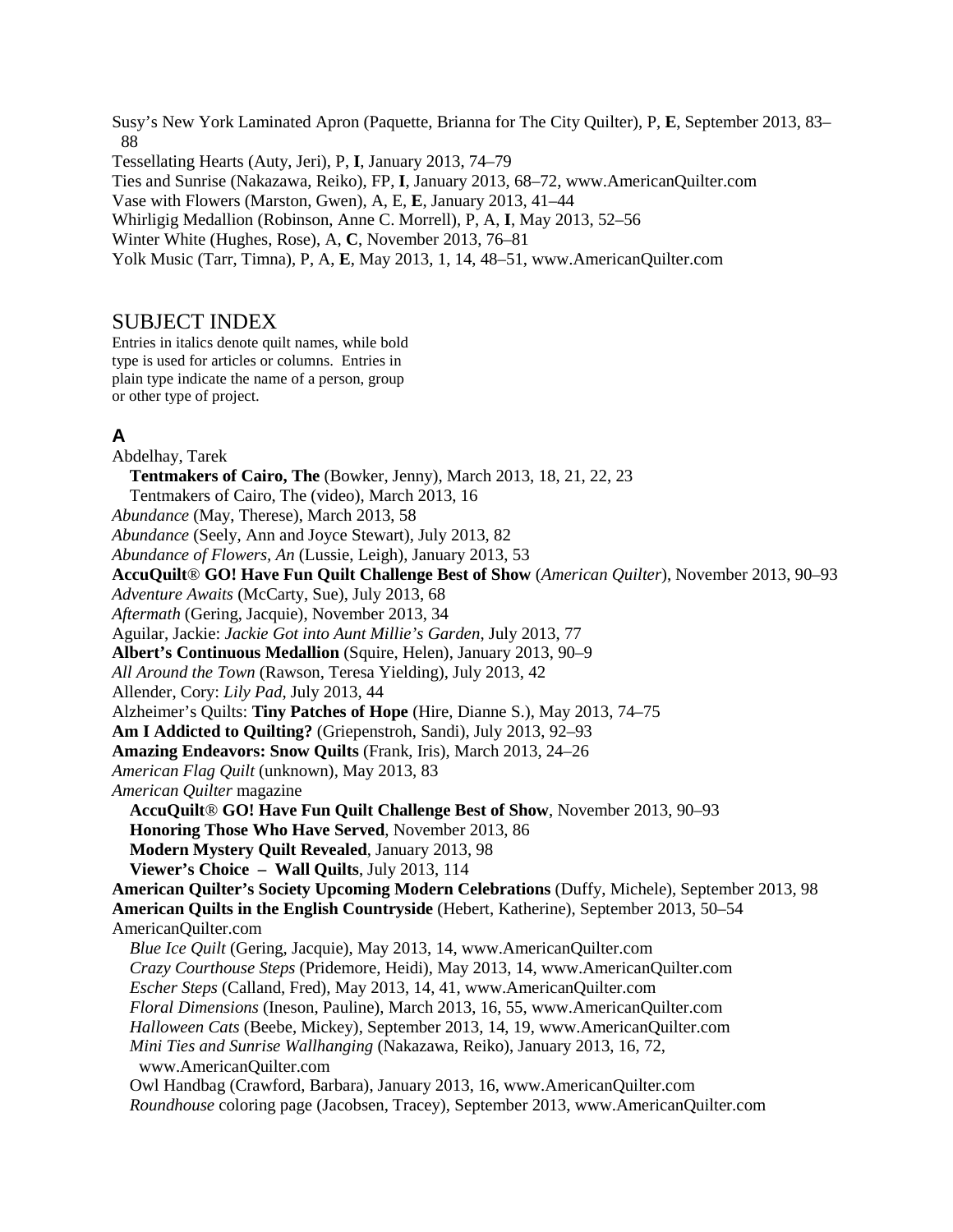*Slice of Heaven* (Hillman, Jackie), July 2013, 14, www.AmericanQuilter.com *Spinning Wheel* coloring page (Friend, Amy), September 2013, 14, www.AmericanQuilter.com *Sunburst Medallion* (Michell, Marti), January 2013, 16, www.AmericanQuilter.com *Ties and Sunrise* (Nakazawa, Reiko), January 2013, www.AmericanQuilter.com *Yolk Music* (Tarr, Timna), May 2013, 14, 51, www.AmericanQuilter.com *Amish Bars Quilt* (unknown), September 2013, 53 *Amish Glitter* (Kuennen, Liz), January 2013, 66 *Anaglyptic* (Thorpe, Zena), July 2013, 40 Anderson, Frieda **No-Binding Finish for Wall Quilts**, March 2013, 38–40 *Seaside (Bergen, Norway)*, March 2013, 39 *Woodland Secrets*, March 2013, 38 *Andrew* (Carter, Kathi), November 2013, 65 Appliqué **Balancing Act** (Gering, Jacquie), November 2013, 28–30 **Brad's Bee** (Stone, Janet), May 2013, 28–32 **Braided Rug Appliqué** (May, Therese), March 2013, 56–60 **Embellishing with Embroidery** (Marston, Gwen), January 2013, 40 **Florentine Edge Appliqué** (Fahl, Ann), September 2013, 24–28 **Flowers with Zip** (Silber, Connie S.), July 2013, 46–50 Owl Handbag (Crawford, Barbara), January 2013, 16, www.AmericanQuilter.com **Pumpkin Patch Table Runner** (Byrum, Michele), September 2013, 68–73 **Splash of Lime, A** (Crine, Deb), July 2013, 56–62 **Sunburst Medallion, Part 2 of 2** (Michell, Marti), January 2013, 58–62 **Tentmakers of Cairo, The** (Bowker, Jenny), March 2013, 18–23 Tentmakers of Cairo, The (video), March 2013, 16 **Vase with Flowers** (Marston, Gwen), January 2013, 41–44 **Whirligig Medallion** (Robinson, Anne C. Morrell), May 2013, 52–56 **Winter White** (Hughes, Rose), November 2013, 76–81 **Yolk Music** (Tarr, Timna), May 2013, 48–51 AQS Quilt Show & Contest Des Moines 2012, January 2013, 46–48, 50–56 Lancaster 2013, March 2013, 98 AQS QuiltWeek® Grand Rapids 2013, November 2013, 18–20, 62–66, 68–74 Lancaster, July 2013, 34–36, 38–44 Paducah, July 2013, 64–89 *Arabian Mystery* (Heyward, Judith), July 2013, 43 **Armed Forces Quilt Support: Honoring Those Who Have Served** (*American Quilter*), November 2013, 86 Art Quilts **Creative Girl Art Quilts** (Payne, Carrie), November 2013, 43–49 **Dianne S. Hire: Seriously Playful** (Russell, Marjorie L.), May 2013, 68–73 **Ask Diane…Where Quilts and Conversation Converge** (Gaudynski, Diane) November 2013, 94 September 2013, 94 *Audubon's Christmas Quilt* (McNeil, Kathy), November 2013, 83 *Aunt Millie's Garden* (Yoder, Rebecca), July 2013, 42 *Australian Rose Window* (Hart, Sandy), September 2013, 23 *Autumn Ablaze* (Winsor, Kathleen), July 2013, 42 *Autumn in the South* (Whittington, Nancy), March 2013, 35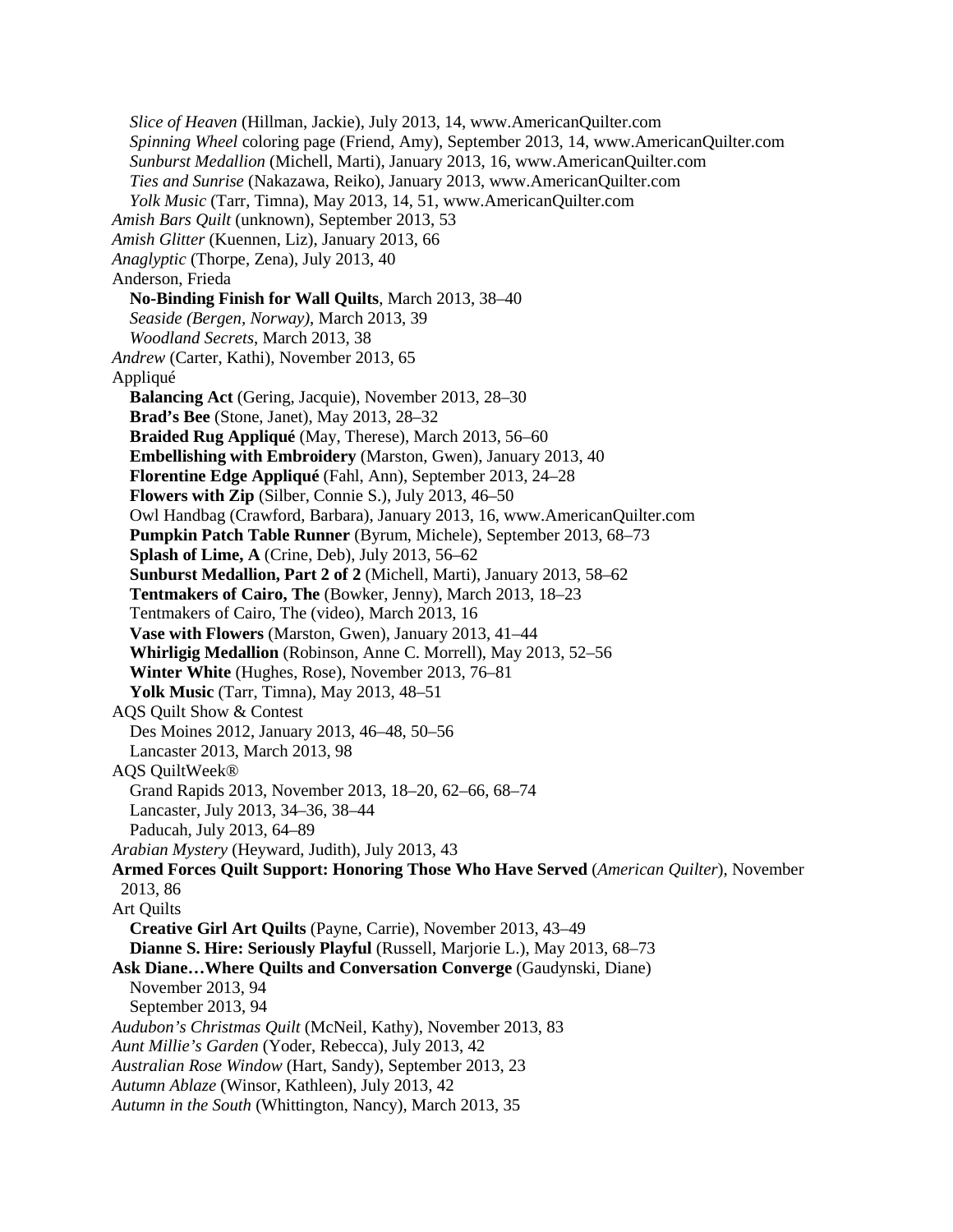*Autumn Sky, High Wind* (Hughes, Kathleen), November 2013, 73 Auty, Jeri **Tessellating Hearts**, January 2013, 74–79 *Tessellating Hearts*, January 2013, 74, 78 *Awesome Aubergine* (Walton, Jane Hyer), November 2013, 73

## **B**

*B. S. I Love You* (Stone, Janet), May 2013, 31 Badger, Marilyn *Eureka!* January 2013, 46 *Hot Times*, March 2013, 81 *Kachina*, March 2013, 83 **Balancing Act** (Gering, Jacquie), November 2013, 28–30 *Balancing Act* (Gering, Jacquie), November 2013, 1, 28–29, 32 *Ballet* (Hire, Dianne S.), May 2013, 68 *Baltimore Album Quilt* (unknown), September 2013, 51 *Baltimore Baskets* (Yoder, Frances), July 2013, 83 *Bandelier National Monument* (Horton, Ann), November 2013, 70 *Bang You're Dead* (Gering, Jacquie), November 2013, 26 *Basket Weave II: See Saw* (Feitelson, Ann), January 2013, 55 Bauer, Mary: *Contemporary Sampler #1*, November 2013, 68 Beal, Pam J.: *Suddenly.*, November 2013, 70 *Beauty* (Krasinski, Laura), November 2013, 73 Beck, Simon Circle Play, March 2013, 26 Circles in the Snow I, March 2013, 26 Circles in the Snow II, March 2013, 26 Rotational Snow Symmetry, March 2013, 26 Tsunami Memorial, March 2013, 25 Twirling Triangles, March 2013, 24 Beebe, Mickey *Halloween Cats*, September 2013, 14, 19, www.AmericanQuilter.com *Spiderweb*, September 2013, 18 *Bell Star* (Blade, Jo Ann and Diamond, Kim), November 2013, 71 *Bella Rosa* (Collins, Peg), July 2013, 85 Beltz-Sandkuhle, Heidi: *Off Kilter Log Cabin*, May 2013, 21 *Beneath the Southern Sky* exhibition, March 2013, 98 Benner, Sue **Expectations 2: How Will My Garden Grow?** May 2013, 76–80 *Expectations 2: How Will My Garden Grow?* May 2013, 76 Bennett, Mary L.: *Housetop–Four-Block Variation*, November 2013, 24 Berg, Ken **Ken Berg's New Big-Boy Toy: An Embroidery Machine** (Kerler, Kathie R.), January 2013, 86–89 *Moulin Rouge*, January 2013, 89 *Roses for Mary*, January 2013, 86 *Summer Wine*, January 2013, 88 Binding Techniques: **No-Binding Finish for Wall Quilts** (Anderson, Frieda), March 2013, 38–40 **Bits, Binary Code, and Patterns: The Quilts of Kent Williams** (Russell, Marjorie L.), January 2013, 30–34 Blade, Jo Ann: *Bell Star*, November 2013, 71 *Blowing in the Wind* (Ringle, Weeks and Bill Kerr), March 2013, 28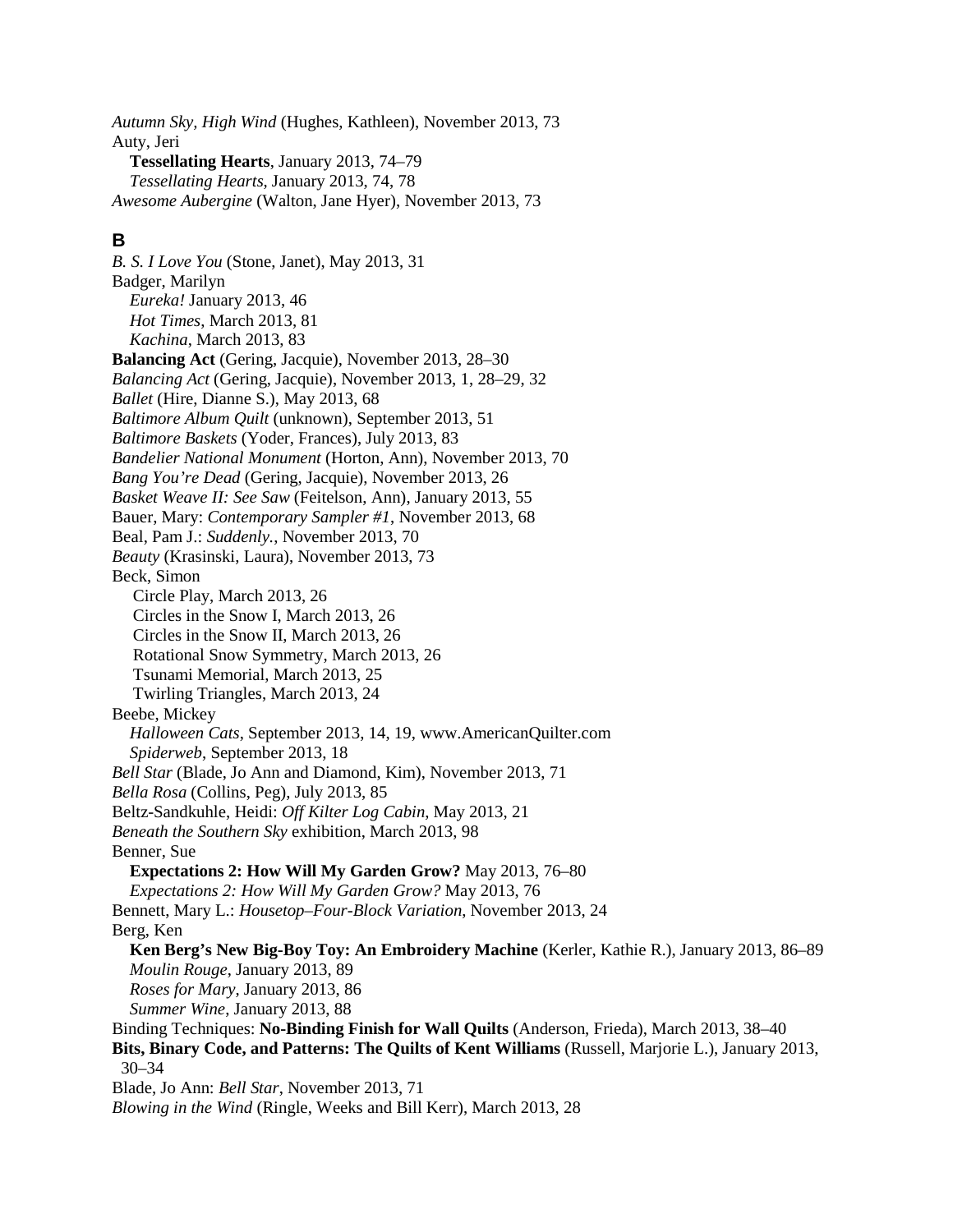*Blue Ice Quilt* (Gering, Jacquie), May 2013, 14, 22, www.AmericanQuilter.com *Boo* (Olsen, Carole), September 2013, 20 Bowker, Jenny **Tentmakers of Cairo, The**, March 2013, 18–23 Tentmakers of Cairo, The (video), March 2013, 16 *Boy and His Best Friend* (Day, Jennifer), July 2013, 86 **Brad's Bee** (Stone, Janet), May 2013, 28–32 *Brad's Bee* (Stone, Janet), May 2013, 28 **Braided Rug Appliqué** (May, Therese), March 2013, 56–60 Brainerd, Rosalinda: *One Is Silver and the Other Gold*, November 2013, 74 Bremer, Ellie: *Evening Calm at Fuglafjord*, January 2013, 56 *Bridge of Dreams* (May, Diane), November 2013, 74 *Bridge Project 2013* (Fiber Art Friends), November 2013, 74 *Broken Dishes* (Marston, Gwen), March 2013, 45 *Broken Windmill* (Gering, Jacquie), November 2013, 25 Brookshier, Tracey: **How to Get the Most from Your Quilting Class Experience**, July 2013, 104–106 *Brookwood Bridge (*Harmer, Edith), November 2013, 74 Brown, Christine N.: **Seasonal Palette**, March 2013, 32–36 Buckley, Karen Kay: *Fiesta Mexico*, July 2013, 1, 65 *Building Bridges* (Gering, Jacquelyn), September 2013, 98 *Building Bridges* (Gering, Jacquelyn), November 2013, 22 Bula, Melinda: *Monet in Pasadena*, July 2013, 89 Butler, Helen Williams: *Turkish Delight*, January 2013, 53 Buzick, Clem: *Fire and Ice*, July 2013, 41 Byrum, Michele **Pumpkin Patch Table Runner**, September 2013, 68–73 *Pumpkin Patch* (table runner), September 2013, 68 **C** Caldwell, Patricia: *Stargazer Lily*, January 2013, 56 *Call Me Crazy* (Ringle, Weeks and Kerr, Bill), March 2013, 29 Calland, Fred *Chinese Jacks*, May 2013, 35 **Escher Steps**, May 2013, 38–41 *Escher Steps*, May 2013, 14, 38, www.AmericanQuilter.com *Father's Day Sale*, May 2013, 37 **Fred Calland: Not Another Like Him** (Kerler, Kathie R.), May 2013, 34–37 *Indian Market*, May 2013, 36 *Prairie Fire*, May 2013, 37 *Round Quilt*, May 2013, 34 Calle, Lisa H.: *Swan's Song*, January 2013, 50 Campbell, Gudny **Gudny Campbell: Playing with Pixels** (Frank, Iris), September 2013, 22–23

*Ocean Road*, September 2013, 22–23

Carter, Kathi: *Andrew*, November 2013, 65

*Capturing Brittany* (Crawford, Lenore), November 2013, 64

*Celtic Summer Celebration* (Huff, Jaynette), July 2013, 79 *Century Box, The* (Woods, Heidi Hurst), May 2013, 19 *Chalice Quil*t (Mimosa Hall Plantation), September 2013, 53

Carlson, Susan: *Peace, Love, Tie-Dye, Save the Whales*, January 2013, 51

*Seasons*, September 2013, 22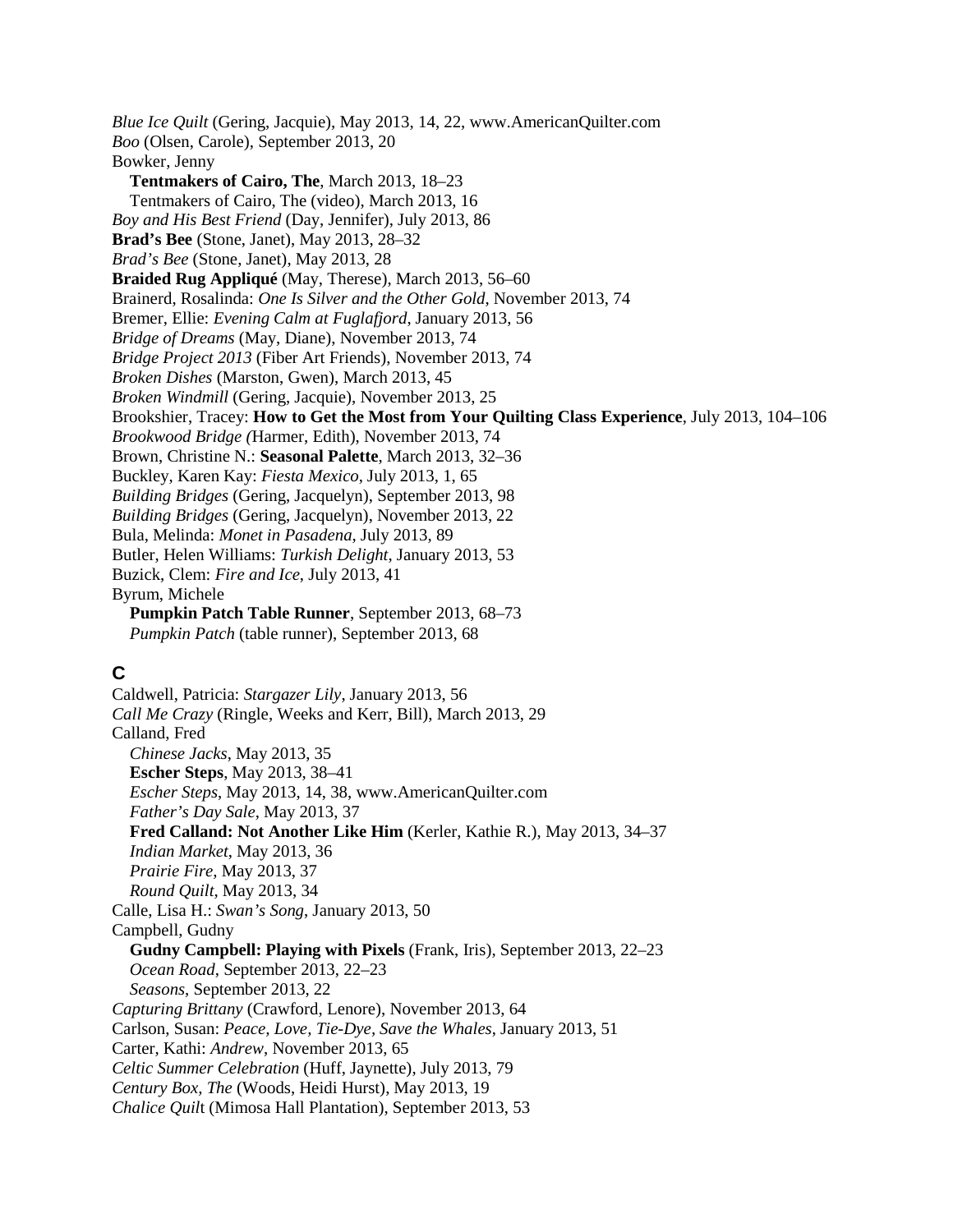*Charm of Small Pink Roses, The* (Minami, Keiko), July 2013, 66 *Charm School* (Stone, Janet), July 2013, 69 *China Quilt* (Tescher, Judy Mercer), November 2013, 69 *Chinese Jacks* (Calland, Fred), May 2013, 35 **Choose & Use Plastic Stencils…Properly** (Squire, Helen), September 2013, 92–93 *Cigar Ribbons Quilt, The* (Goss family member), January 2013, 18 City Quilter, May 2013, 16 Circle Play (Beck, Simon), March 2013, 26 Circles in the Snow I ( Beck, Simon), March 2013, 26 Circles in the Snow II (Beck, Simon), March 2013, 26 Clark, Cynthia: *Friends of Baltimore*, July 2013, 82 Clark, Jean: *Scarlet Fever*, January 2013, 52 Classes, Quilting: **How to Get the Most from Your Quilting Class Experience** (Brookshier, Tracey), July 2013, 104–106 Claudia Clark Myers: *Hot Times*, March 2013, 81 Clem, Barbara: *Symphony of Roses*, January 2013, 47 Clover & Violet: Jennie Pickett and Clara Jung: **Retreat Bag, The**, November 2013, 50–57 *Cold Front Meets High Pressure* (Sankovitz, Terri), November 2013, 73 Collective Visions *Mt. Shasta Sunrise*, May 2013, 59 *Sprague River Aspens Quilt*, May 2013, 60 *Upper Klamath Lake Sunset Quilt*, May 2013, 58 Collins, Jane: *Got Milkweed?* November 2013, 72 Collins, Peg: *Bella Rosa*, July 2013, 85 Color *Color Guard* (Kerr, Bill and Weeks Ringle), September 2013, 62 **Color Guard** (Modern Quilt Studio), September 2013, 62–65 *Color Wheel Opposites* (Milwaukee Art Quilters), November 2013, 73 **How Did You Do That? The Making of Fall Color** (Knapp, Susan Brubaker), September 2013, 37– 42 **Portrait Quilts in Five Values** (McComas, Lea), September 2013, 44–49 Colsh, Linda: *Snow Falls*, March 2013, 36 Combs, Karen **Jewel Box**, March 2013, 68–70 *Jewel Box*, March 2013, 68 *Complete Basket Case, A* (Williams, Kent), January 2013, 30 *Complex Lotus* (El Khader, Hany Abd), March 2013, 19 Computers and Quilts **Bits, Binary Code, and Patterns: The Quilts of Kent Williams** (Russell, Marjorie L.), January 2013, 30–34 **Gudny Campbell: Playing with Pixels** (Frank, Iris), September 2013, 22–23 **Only Connect** (Williams, Kent), January 2013, 36–39 *Confusion Hill Project* (Stimson, Maggie), November 2013, 74 *Contemplating the Nine Patch* (May, Therese), March 2013, 58 *Contemporary Sampler #1* (Bauer, Mary), November 2013, 68 Coombs, Louise: *Fair Ribbons Quilt*, January 2013, 21 Corder, Carole: *Quilt Show, The*, January 2013, 54 Cotter, Pat: *Friends of Baltimore*, July 2013, 82 *Coy Koi* (Pavlik, Sonja Lambach), November 2013, 73 Crawford, Barbara: Owl Handbag, January 2013, 16, www.AmericanQuilter.com Crawford, Lenore: *Capturing Brittany*, November 2013, 64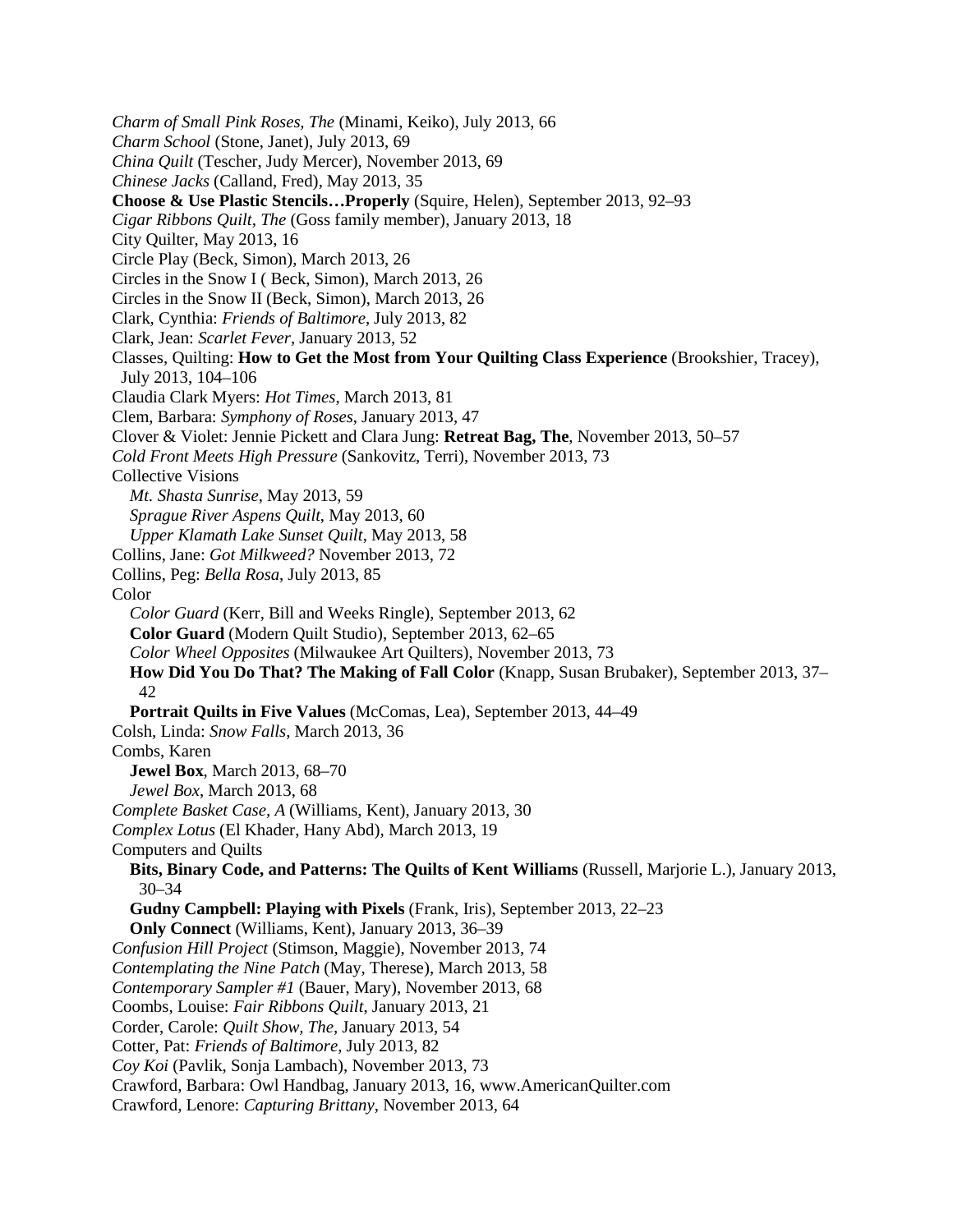*Crazy Courthouse Steps* (Pridemore, Heidi), May 2013, 14, www.AmericanQuilter.com *Crazy Quilt* (unknown), May 2013, 82 **Creating Fireworks** (Schoon, Darlene), July 2013, 18–22 **Creating Original Pantograph Designs, Part 1 of 2** (Rhine, Marjorie), May 2013, 42–46 **Creating Original Pantograph Designs, Part 2 of 2** (Rhine, Marjorie), July 2013, 94–98 **Creating Spaces** (Ficken, Myrna), March 2013, 80–83 *Creation Springs Forth* (Suiter, Betty Ekern), July 2013, 74 **Creative Girl Art Quilts** (Payne, Carrie), November 2013, 43–49 Crine, Deb **Splash of Lime, A**, July 2013, 56–62 *Splash of Lime, A*, July 2013, 56 *Cup-O-Wurms* (May, Therese), March 2013, 56

### **D**

*Daisy Explosion* (Silber, Connie S.), July 2013, 49 *Danglers: Curvies* (Hire, Dianne S.), May 2013, 72 *Danglers for AQS* (Hire, Dianne S.), May 2013, 73 *Danglers: Wedgies* (Hire, Dianne S.), May 2013, 70 Day, Jennifer *Boy and His Best Friend*, July 2013, 86 *Larry*, July 2013, 71 *Days of Wine and Roses* (Miller, Cathleen), July 2013, 74 *December Dawn* (Powers, Ruth A.), March 2013, 36 *Delft Garden* (Smith, Gail H. and Donna Derstadt), July 2013, 76 Derstadt, Donna *Delft Garden*, July 2013, 76 *My Amelia*, July 2013, 44 *Desert's Glory* (Podolny, Lois), July 2013, 36 **Designing by the Seat of My Pants** (Gering, Jacquie), November 2013, 32–36 Diamond, Kim: *Bell Star*, November 2013, 71 **Dianne S. Hire: Seriously Playful** (Russell, Marjorie L.), May 2013, 68–73 Diesburg, Sheri **Starburst**, March 2013, 62–66 *Starburst*, March 2013, 1, 62 *Double Edged Love* (Wolfe, Victoria Findlay), May 2013, 86 Doyle, Terri: *Secret Garden*, July 2013, 80 Duffy, Michele **American Quilter's Society Upcoming Modern Celebrations**, September 2013, 98 **QuiltCon Best in Show**, May 2013, 86–87 Dunaway, Diana: *Metropolis*, November 2013, 73 Durbin, Pat: *Inner Strength*, November 2013, 74

# **E**

Easter, Dolores: *Ladies of the Sea*, January 2013, 52 *Echoing Spring* (Marshall, Suzanne), July 2013, 70 Eckmeier, Karen *Goofy Ghosts*, September 2013, 21 *Halloweenville*, September 2013, 21 Egyptian Quilters: **Tentmakers of Cairo, The** (Bowker, Jenny), March 2013, 18–23 Ehrnst, Judy Robinson *Judy in the Sky with Stitches*, January 2013, 84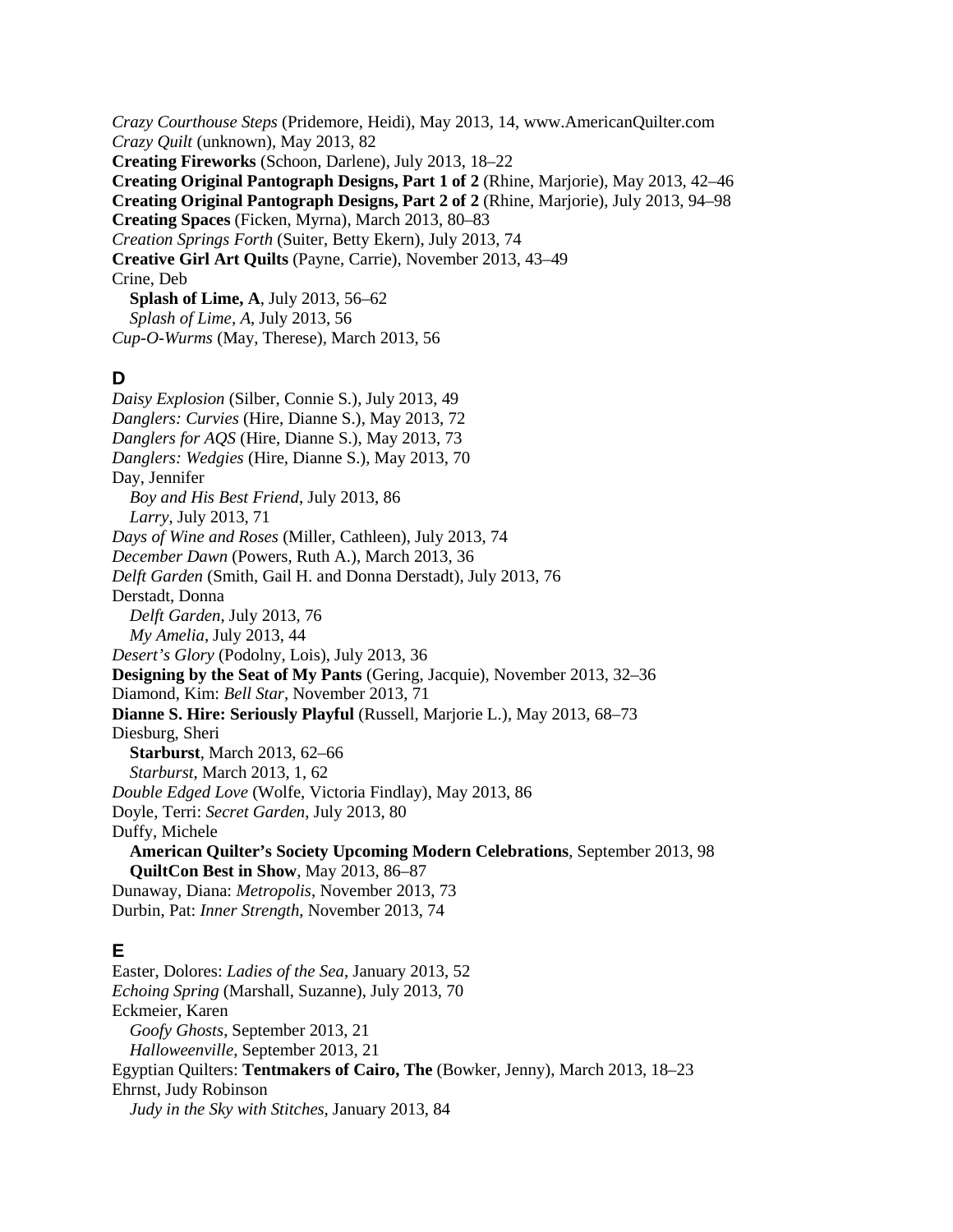**Sky Is Smiling, The**, January 2013, 80–85 *Sky Is Smiling, The*, January 2013, 80 *1867 Hop Kiln* (Sandburg, Margaret Bryant), March 2013, 87 *1867 Hop Kiln* (Waddell, Molly), March 2013, 87 El Khader, Hany Abd: *Complex Lotus,* March 2013, 19 **Embellishing with Embroidery** (Marston, Gwen), January 2013, 40 **Embossed Quilting** (McNeil, Kathy), November 2013, 82–84 Embroidery **Embellishing with Embroidery** (Marston, Gwen), January 2013, 40–44 **Ken Berg's New Big-Boy Toy: An Embroidery Machine** (Kerler, Kathie R.), January 2013, 86–89 Emry, Jennifer *Organic Log Cabin #3*, May 2013, 19 *Organic Log Cabin #4*, May 2013, 20 *Enchanted Garden* (Miller, Cathleen), July 2013, 40 Engleman, Terry: *Terry's Japanese Flower Garden*, July 2013, 77 Eparvier, Marilyn R.: *Knots of Flowers*, July 2013, 75 Errea, Grace: *Family Is Coming*, March 2013, 33 **Escher Steps** (Calland, Fred), May 2013, 38–41 *Escher Steps* (Calland, Fred), May 2013, 14, 38, www.AmericanQuilter.com *Escúchame* (Markel, Beth), November 2013, 66 Eselius, Judy: *History and Tradition*, March 2013, 80 *Eureka!* (Badger, Marilyn), January 2013, 46 Evans, Jerianne: *Friends of Baltimore*, July 2013, 82 *Evening Calm at Fuglafjord* (Bremer, Ellie), January 2013, 56 *Everlasting Beauty* (Hamilton-McNally, Molly Y. and Cindy Seitz-Krug), July 2013, 75 **Expectations 2: How Will My Garden Grow?** (Benner, Sue), May 2013, 76–80 *Expectations 2: How Will My Garden Grow?* (Benner, Sue), May 2013, 76 **F**

Fahl, Ann **Florentine Edge Appliqué**, September 2013, 24–28 *Pipe Dreams*, September 2013, 24–25 *Summer Sanctuary*, September 2013, 28 *Fair Ribbons Quilt* (Coombs, Louise), January 2013, 21 *Fall Color* (Knapp, Susan Brubaker), September 2013, 41 *Tall Harvest* (Ginn, Martha), January 2013, 28 *Family Is Coming* (Errea, Grace), March 2013, 33 Family Quilts **Fred Calland: Not Another Like Him** (Kerler, Kathie R.), May 2013, 34–37 **Molly Waddell: Quilting a Mother's Legacy** (Kerler, Kathie R.), March 2013, 84–88 **Tiny Patches of Hope** (Hire, Dianne S.), 2013, 74–75 *Fantasyland* (Frampton-Cooper, Sheila), July 2013, 89 Fassett, Kaffe: *Quilt Bonanza*, September 2013, 54 *Father's Day Sale* (Calland, Fred), May 2013, 37 Fattoh, Tarek *Lotus Star*, March 2013, 21 Traditional Islamic Screen, March 2013, 23 *Tree of Life*, March 2013, 20 Feitelson, Ann: *Basket Weave II: See Saw*, January 2013, 55 Fiber Art Friends (Quilting Guild): *Bridge Project 2013*, November 2013, 74 Ficken, Myrna: **Creating Spaces**, March 2013, 80–83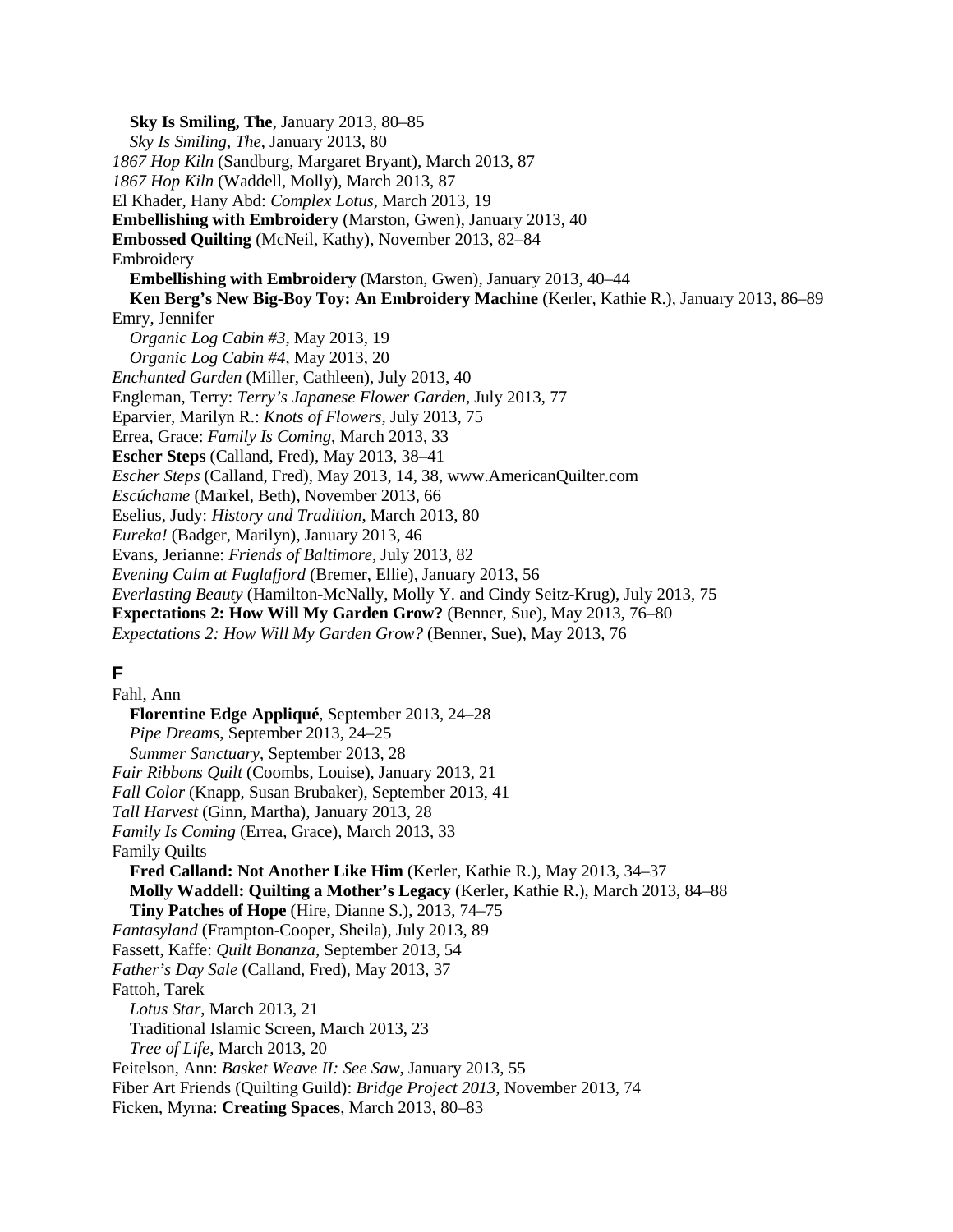Fielder, Mary Ann: *Six-Spotted Burnet Moth*, November 2013, 72 *Fiesta Mexico* (Haddadin, Renae and Karen Kay Buckley), July 2013, 1, 65 *Fire and Ice* (Helbling, Ann and Clem Buzick), July 2013, 41 *Firefly* (Greely, Sharon), November 2013, 72 Fireworks: **Creating Fireworks** (Schoon, Darlene), July 2013, 18–22 *Fireworks in Full Bloom–Summer in Japan* (Yamada, Mitsue), July 2013, 22 *Flights of Fancy* (Sumrall-Ajero, Jeanie), July 2013, 88 *Floral Dimensions* (Ineson, Pauline), March 2013, 16, 52, www.AmericanQuilter.com **Floral Machine Techniques** (Ineson, Pauline), March 2013, 52–55 **Florentine Edge Appliqué** (Fahl, Ann), September 2013, 24–28 *Floribunda* (LaPierre, Pat), July 2013, 84 *Flourish on the Vine* (Wylie, Kathy K.), July 2013, 43 **Flowers with Zip** (Silber, Connie S.), July 2013, 46–50 *Four Birds* (Smith, Marilyn), November 2013, 69 *Four Seasons* (Rego, Leslie), July 2013, 80 Frampton-Cooper, Sheila: *Fantasyland*, July 2013, 89 Frank, Iris **Amazing Endeavors: Snow Quilts**, March 2013, 24–26 **Gudny Campbell: Playing with Pixels**, September 2013, 22–23 **Log Cabin Quilts: A Little Off Center**, May 2013, 18–22 **Ribbon Quilts Then and Now**, January 2013, 18–21 **When Witches Go Riding: Halloween Quilts**, September 2013, 18–21 **Fred Calland: Not Another Like Him** (Kerler, Kathie R.), May 2013, 34–37 Friend, Amy *Spinning Wheel*, September 2013, 1, 74 *Spinning Wheel* coloring page, September 2013, 14, www.AmericanQuilter.com **Spinning Wheel**, September 2013, 74–80 *Friends of Baltimore* (Garman, Susan H., Cynthia Clark, Pat Cotter, Jerrianne Evans, Marsha Fuller, Georgann Wrinkle), July 2013, 82 *Friendship Quilt* (St. George Church ladies), September 2013, 54 Fujiwara, Junko: *Lot of Thanks, A*, July 2013, 78 Fuller, Marsha: *Friends of Baltimore*, July 2013, 82 *Funky Log Cabin* (Heidemann-Nelson, Dorothy), May 2013, 18

### **G**

Gannon, Renee: *Out on a Limb*, January, 2013, 54 Garcia, Cindy: *God's Greatest Gift to Me Was Dad*, July 2013, 86 **Garden Gate with Butterflies** (Squire, Helen), July 2013, 108–109 Garman, Susan H.: *Friends of Baltimore*, July 2013, 82 Gaudynski, Diane: **Ask Diane** September 2013, 94 November 2013, 94 Gaudynski, Diane: **Machine Quilting Q&A** January 2013, 94 March 2013, 96 May 2013, 94 July 2013, 110 Gausebeck, Robin: *In Flanders Fields*, July 2013, 88 Gering, Jacquie *Aftermath*, November 2013, 34 **Balancing Act**, November 2013, 28–30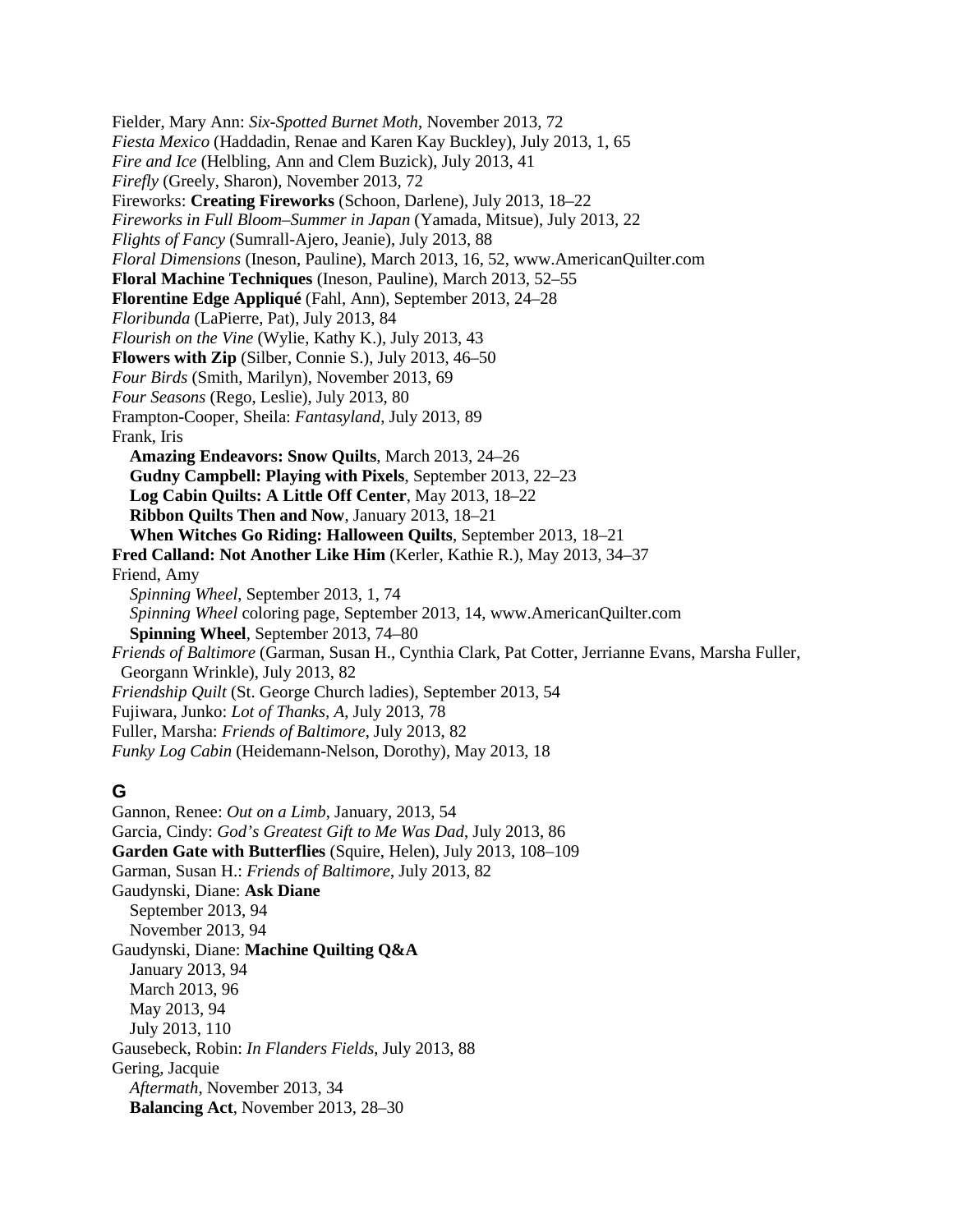*Balancing Act*, November 2013, 1, 28–29, 32 *Bang You're Dead*, November 2013, 26, 35 *Blue Ice Quilt*, May 2013, 14, 22, www.AmericanQuilter.com *Broken Windmill*, November 2013, 25 *Building Bridges*, September 2013, 98; November 2013, 22 **Designing by the Seat of My Pants**, November 2013, 32–36 **Jacquie Gering: The Journey of a Quilt Artist** (Russell, Marjorie), November 2013, 22–26 *Ghost Flowers with Orange* (Ginn, Martha), January 2013, 26 **Ghost Quilting** (Ginn, Martha), January 2013, 26–28 Ginn, Martha *Ghost Flowers with Orange*, January 2013, 26 **Ghost Quilting**, January 2013, 26–28 *Fall Harvest*, January 2013, 28 *Poppy*, January 2013, 28 *White Vase*, January 2013, 28 *Yellow Pineapple*, January 2013, 28 Gisi, Shirley: *Indian Summer Sunset*, July 2013, 84 Goddard, Barbara Gay: *Pepper Dish*, March 2013, 83 *God's Greatest Gift to Me Was Dad* (Garcia, Cindy), July 2013, 86 *Good Fit* (Ringle, Weeks), July 2013, 25 *Goofy Ghosts* (Eckmeier, Karen), September 2013, 21 Goss family member: *Cigar Ribbons Quilt, The*, January 2013, 18 *Got Milkweed?* (Collins, Jane), November 2013, 72 *Grandma Is Coming* (Rhoby, Bonnie), July 2013, 44 *Grandma's Stellar Array* (Petersen, Ann L.), July 2013, 84 *Grandmother's Fan* (unknown), May 2013, 85 *Gratitude* (May, Therese), March 2013, 59 Greely, Sharon: *Firefly*, November 2013, 72 Griepenstroh, Sandi: **Am I Addicted to Quilting?** July 2013, 92–93 Group Quilts: **Klamath Basin Vista Landscapes: A Dazzling Group Effort** (Kerler, Kathie R.), May 2013, 58–61 **Gudny Campbell: Playing with Pixels** (Frank, Iris), September 2013, 22–23 Gummow, Suzanne: *Southern Flowers*, March 2013, 98 Gunn, Margaret Solomon: *Rainbow Nouveau*, July 2013, 41 Gustafson, Lindsey: *Happy-Go-Lucky Roundhouse*, September 2013, 59 **Gwen Marston: Liberated Quiltmaker** (Russell, Marjorie L.), March 2013, 42–46 **Gwen's Liberated String Medallion** (Marston, Gwen), March 2013, 48–51 *Gwen's Liberated String Medallion* (Marston, Gwen), March 2013, 48 *Gwen's Medallion Sampler* (Marston, Gwen), March 2013, 42 *Gypsy Rose* (Sheifer, Rose), July 2013, 52 **Gypsy Rose Vintage Tablecloth Quilt** (Sheifer, Rose), July 2013, 52–55 **H** Haddadin, Renae: *Fiesta Mexico*, July 2013, 1, 65 Haddrick, Julie: *White Cockatoo*, March 2013, 98 Hadfield, Pam: *We Moost Be in Yellowstone*, November 2013, 71 Hall of Fame, Quilters: **Meredith Schroeder 2013 Hall of Fame Inductee** (Russell, Marjorie L.), November 2013, 38–41, 88

Halloween Quilts

*Halloween Cats* (Beebe, Mickey), September 2013, 14, 19, www.AmericanQuilter.com *Halloweenville* (Eckmeier, Karen), September 2013, 21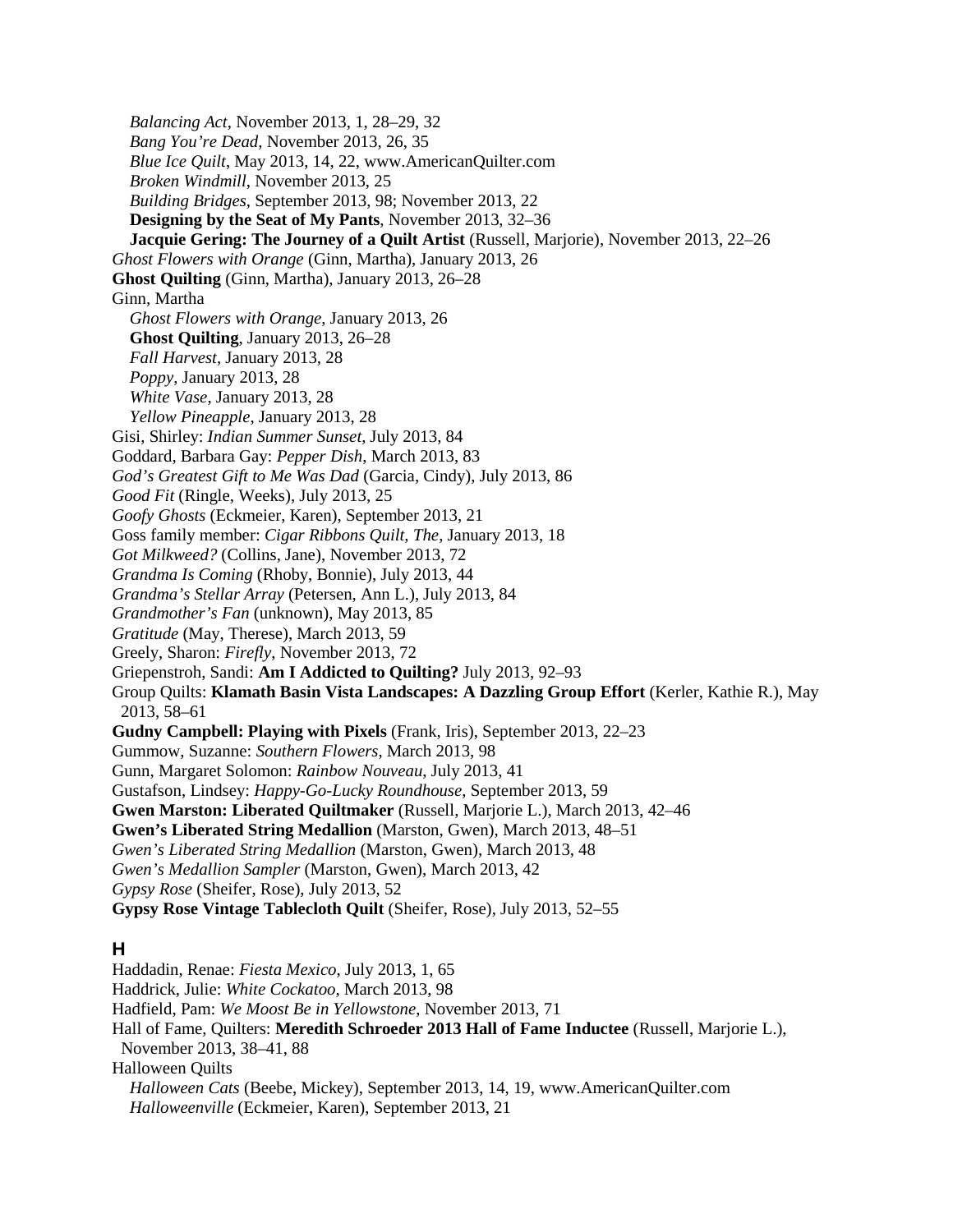**Pumpkin Patch Table Runner** (Byrum, Michele), September 2013, 68–73 **When Witches Go Riding: Halloween Quilts** (Frank, Iris), September 2013, 18–21 Hamilton-McNally, Molly Y.: *Everlasting Beauty*, July 2013, 75 Hammel, Ann: **It's Showtime**, November 2013, 18–20 Hampton, Cherrie: *Oklahoma Windsong*, July 2013, 87 Hanafy, Hosam **Tentmakers of Cairo, The** (Bowker, Jenny), March 2013, 18, 22, 23 Tentmakers of Cairo, The (video), March 2013, 16 *Happy Life* (Soya, Akemi), July 2013, 78 *Happy-Go-Lucky Roundhouse* (Gustafson, Lindsey), September 2013, 59 *Harbor Lighthouse* (Sandburg, Margaret Bryant), March 85 *Harbor Lighthouse* (Waddell, Molly), March 2013, 85 Harden, Leona: *Melon Melange*, July 2013, 87 Harmer, Edith: *Brookwood Bridge*, November 2013, 74 Harris, Carol: *Tiger Moth*, November 2013, 72 Hart, Sandy: *Australian Rose Window*, September 2013, 23 Havlan, Denise: *Peaceful Ones, The*, July 2013, 81 **Healthy Mother's Day Gift** (Russell, Denise), May 2013, 90 Hearn, Jenny: *Reflections of Summer*, March 2013, 34 *Heartburst* (Mommsen, Karen), July 2013, 77 Hebert, Katherine: **American Quilts in the English Countryside**, September 2013, 50–54 Heidemann-Nelson, Dorothy: *Funky Log Cabin*, May 2013, 18 Helbling, Ann: *Fire and Ice*, July 2013, 41 **Helen's Hints: Creative Quilting Designs**. *See* Squire, Helen *Hexagon Diamonds* (unknown), May 2013, 84 Heyward, Judith: *Arabian Mystery*, July 2013, 43 Hillman, Jackie **Slice of Heaven**, July 2013, 28–32 *Slice of Heaven*, July 2013, 14, 28, www.AmericanQuilter.com **Hip Holiday Snowball Table Runner** (Smith, Kerry), November 2013, 58–61 *Hip Holiday Snowball* (table runner) (Smith, Kerry), November 2013, 58, 60 *Hip to Be Square* (Williams, Kent), January 2013, 32 Hire, Dianne S. *Ballet*, May 2013, 68 *Danglers: Curvies*, May 2013, 72 *Danglers for AQS*, May 2013, 73 *Danglers: Wedgies*, May 2013, 70 **Dianne S. Hire: Seriously Playful** (Russell, Marjorie L.), May 2013, 68–73 **Tiny Patches of Hope**, May 2013, 74–75 Historical Quilts **American Quilts in the English Countryside** (Hebert, Katherine), September 2013, 50–54 **Molly Waddell: Quilting a Mother's Legacy** (Kerler, Kathie R.), March 2013, 84–88 **Quilting in the 1970s: When Bed Quilts Became Works of Art** (Volckening, Bill), May 2013, 82–85 **Ribbon Quilts Then and Now** (Frank, Iris), January 2013, 18–21 *History and Tradition* (Eselius, Judy), March 2013, 80 Holdaway-Heys, Sue: *Jewel Box Beetle*, November 2013, 72 **Holiday Cactus Table Runner** (Rhine, Marjorie), November 2013, 90–93 *Holiday Cactus* (table runner) (Rhine, Marjorie), November 2013, 90 Hollopeter, Marcia: *Visions of Peppermints*, November 2013, 68 Holly, Pat: *Tiny Tigers*, July 2013, 73 *Homage to Spring* (Ziel, Susan E.), January 2013, 54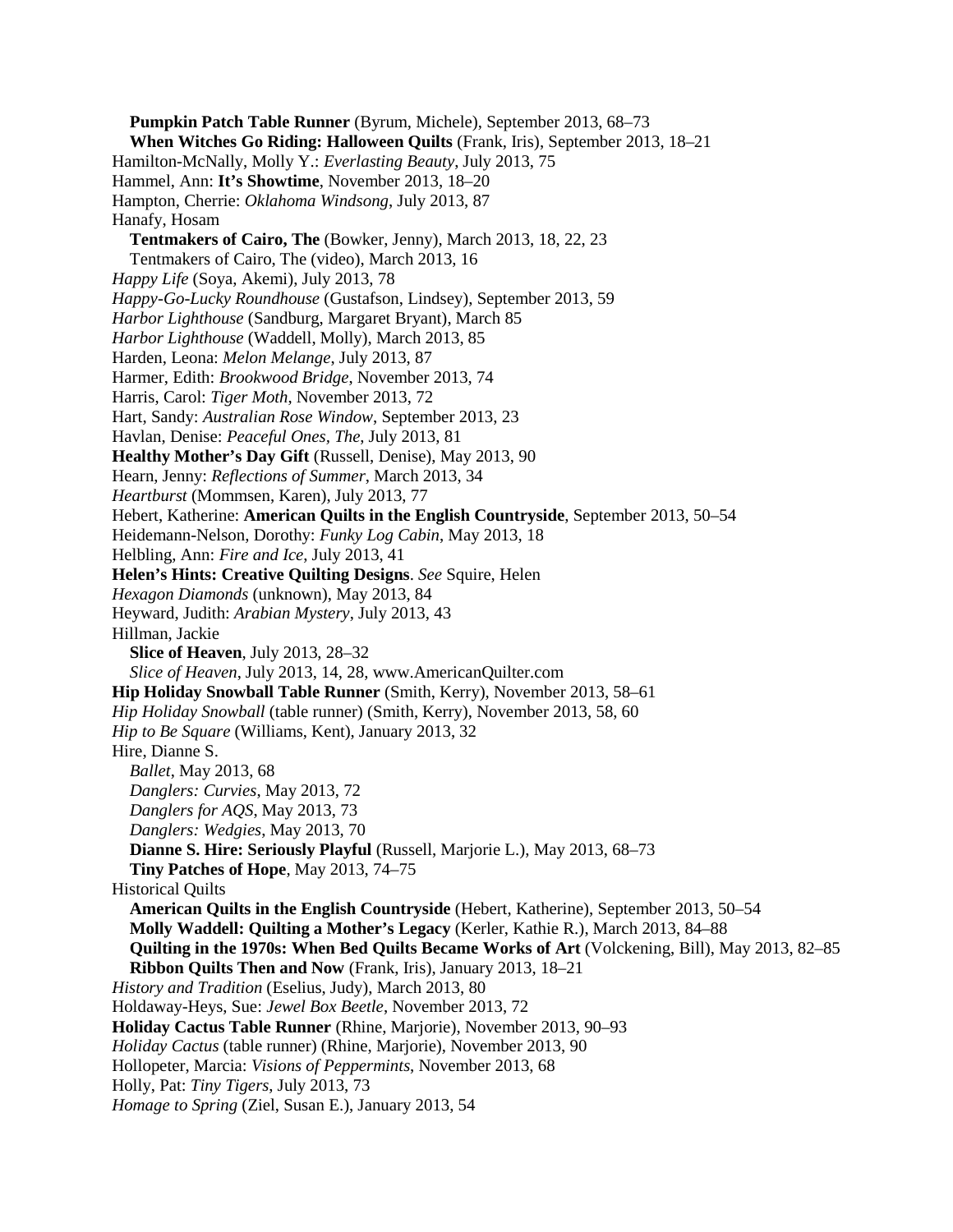*Home at Last* (Koler, Kaye), July 2013, 88 **Honoring Those Who Have Served** (*American Quilter*), November 2013, 86 Horton, Ann *Bandelier National Monument*, November 2013, 70 *La Serenata*, July 2013, 41 *Out on a Limb*, January 2013, 54 *Hot Times* (Badger, Marilyn and Claudia Clark Myers), March 2013, 81 *Housetop–Four-Block Variation* (Bennett, Mary L.), November 2013, 24 **How Did You Do That? The Making of Fall Color** (Knapp, Susan Brubaker), September 2013, 37–42 **How to Get the Most from Your Quilting Class Experience** (Brookshier, Tracey), July 2013, 104–106 Huff, Jaynette: *Celtic Summer Celebration*, July 2013, 79 Hughes, Kathleen: *Autumn Sky, High Wind*, November 2013, 73 Hughes, Rose **Winter White**, November 2013, 76–81 *Winter White*, November 2013, 76 Hutchison, Jan: *Remembrance*, July 2013, 76

#### **I**

Ibraham, Mohamed and Hamed: *Lotus in a Vase*, March 2013, 22 *Imperial Blooms* (Redford, Catherine), January 2013, 55 *Imperial Blooms* (Tatro, Diana), July 2013, 85 **Improvisational Piecing** (Ringle, Weeks), March 2013, 28–30 *In Flanders Fields* (Gausebeck, Robin), July 2013, 88 *Indian Market* (Calland, Fred), May 2013, 36 *Indian Summer Sunset* (Gisi, Shirley), July 2013, 84 Ineson, Pauline *Floral Dimensions*, March 2013, 16, 52, www.AmericanQuilter.com **Floral Machine Techniques**, March 2013, 52–55 **Pauline Ineson's Floral Machine Techniques**, March 2013, 52–55 *Infinity* (Ringle, Weeks), May 2013, 24 *Inner Strength* (Durbin, Pat), November 2013, 74 *International Bridge* (Sandburg, Margaret Bryant), March 2013, 84 *International Bridge* (Waddell, Molly), March 2013, 84 **It's Showtime** (Hammel, Ann), November 2013, 18–20 *I've Got the Quilting Bug* (Tuesday Night Friends), November 2013, 72

#### **J**

*Jackie Got into Aunt Millie's Garden* (Aguilar, Jackie), July 2013, 77 *Jacobean Dream* (Roy, Linda M.), July 2013, 74 Jacobsen, Tracey **Roundhouse**, September 2013, 56–60 *Roundhouse*, September 2013, 56 *Roundhouse* coloring page, September 2013, 14, www.AmericanQuilter.com **Jacquie Gering: The Journey of a Quilt Artist** (Russell, Marjorie), November 2013, 22–26 **Jamaican-Inspired Patterns to Copy** (Squire, Helen), May 2013, 92–93 *Japanese Lady Beetle* (Sherry, Carol), November 2013, 72 *Jennings Homestead, The* (Milwaukee Art Quilters), July 2013, 82 *Jewel Box Beetle* (Holdaway-Heys, Sue), November 2013, 72 **Jewel Box** (Combs, Karen), March 2013, 68–70 *Jewel Box* (Combs, Karen), March 2013, 68 Jones, Liz: *Love-in-a-Mist*, July 2013, 79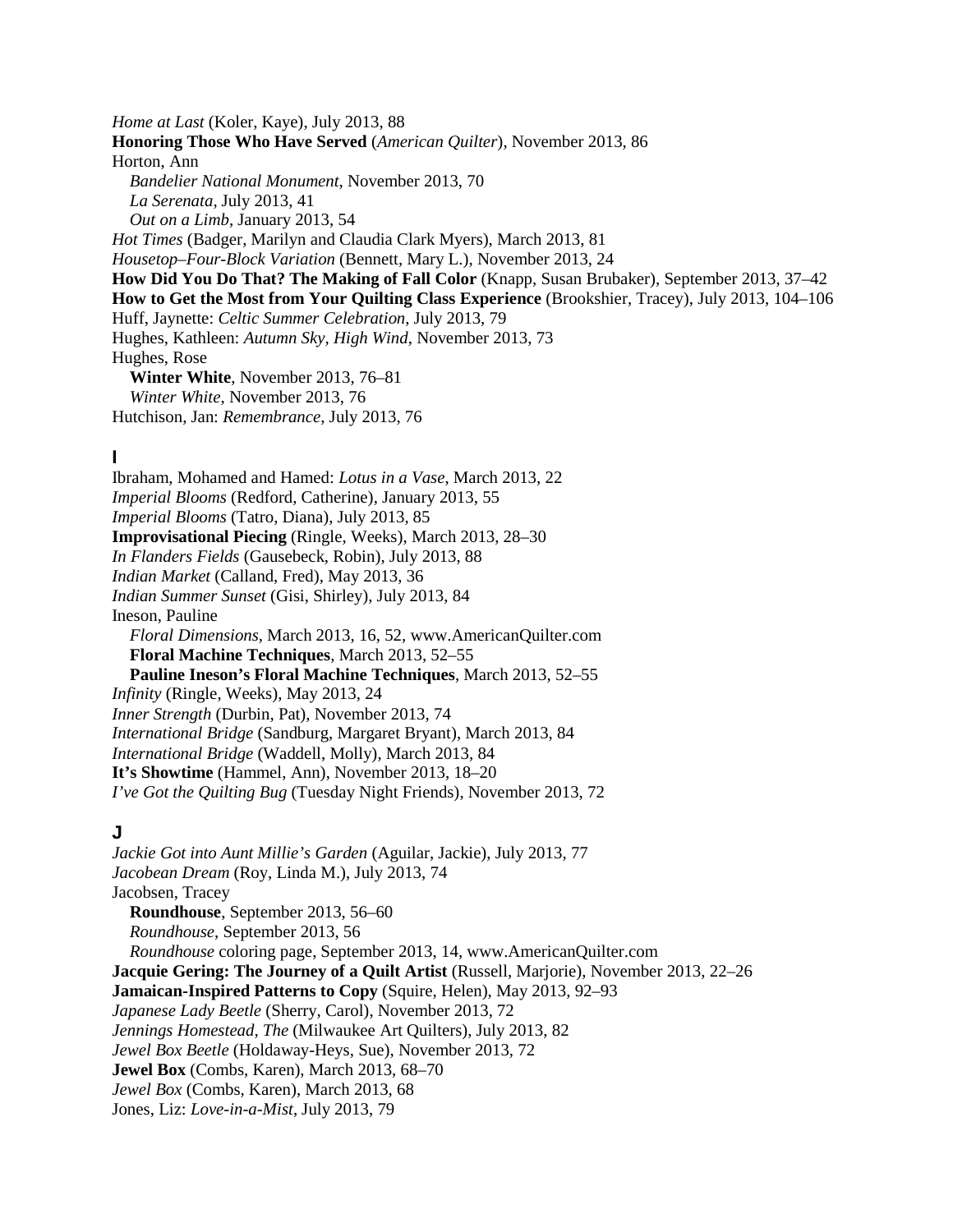Judkyn, John, September 2013, 51 *Judy in the Sky with Stitches* (Ehrnst, Judy Robinson), January 2013, 84 Jung, Clara: **Retreat Bag, The**, November 2013, 50–57 *Just Passing Through* (Ringle, Weeks and Kerr, Bill), March 2013, 30

## **K**

*Kachina* (Badger, Marilyn), March 2013, 83 *Kells* (McCann, Tina), July 2013, 83 **Ken Berg's New Big-Boy Toy: An Embroidery Machine** (Kerler, Kathie R.), January 2013, 86–89 Kerler, Kathie R. **Fred Calland: Not Another Like Him**, May 2013, 34–37 **Ken Berg's New Big-Boy Toy: An Embroidery Machine**, January 2013, 86–89 **Klamath Basin Vista Landscapes: A Dazzling Group Effort**, May 2013, 58–61 **Molly Waddell: Quilting a Mother's Legacy**, March 2013, 84–88 **Threadpainting Landscapes**, May 2013, 62–65 Kerr, Bill *Blowing in the Wind*, March 2013, 28 *Call Me Crazy*, March 2013, 29 *Color Guard*, September 2013, 62 *Just Passing Through*, March 2013, 30 *Mint Julep*, January 2013, 1, 24 *Modern Mystery Quilt*, January 2013, 98 *Share and Share Alike*, January 2013, 23 *Transparency*, January 2013, 22 *Unfinished Business*, March 2013, 30 Kilbourn, Barbara: *Sweet Nectar*, November 2013, 72 *Kimono Quilt* (May, Therese), March 2013, 59 Kinzer, Elizabeth C.: *Sawtooth Quilt*, September 2013, 52 **Klamath Basin Vista Landscapes: A Dazzling Group Effort** (Kerler, Kathie R.), May 2013, 58–61 Kluber, Sue: *Old Soldier*, January 2013, 56 Knapp, Janet: *My Victory Garden*, July 2013, 89 Knapp, Susan Brubaker *Fall Color*, September 2013, 41 **How Did You Do That? The Making of Fall Color**, September 2013, 37–42 **Making of Fall Color, The**, September 2013, 37–42 *Knots of Flowers* (Eparvier, Marilyn R.), July 2013, 75 Koler, Kaye: *Home at Last*, July 2013, 88 Koltz, Dawn **Starburst**, March 2013, 62–66 *Starburst*, March 2013, 1, 62 Korengold, Barbara: *Sam's Owl (A Mary Brown Album)*, July 2013, 40 Krasinski, Laura: *Beauty*, November 2013, 73 Kuennen, Liz *Amish Glitter*, January 2013, 66 *Royal Reflections*, January 2013, 64 *Star Shine*, January 2013, 65 **Tinsel Thread Magic**, January 2013, 64–66

### **L**

*La Serenata* (Horton, Ann), July 2013, 41 LaCoe, Ruth: *Lubber Grasshopper*, November 2013, 72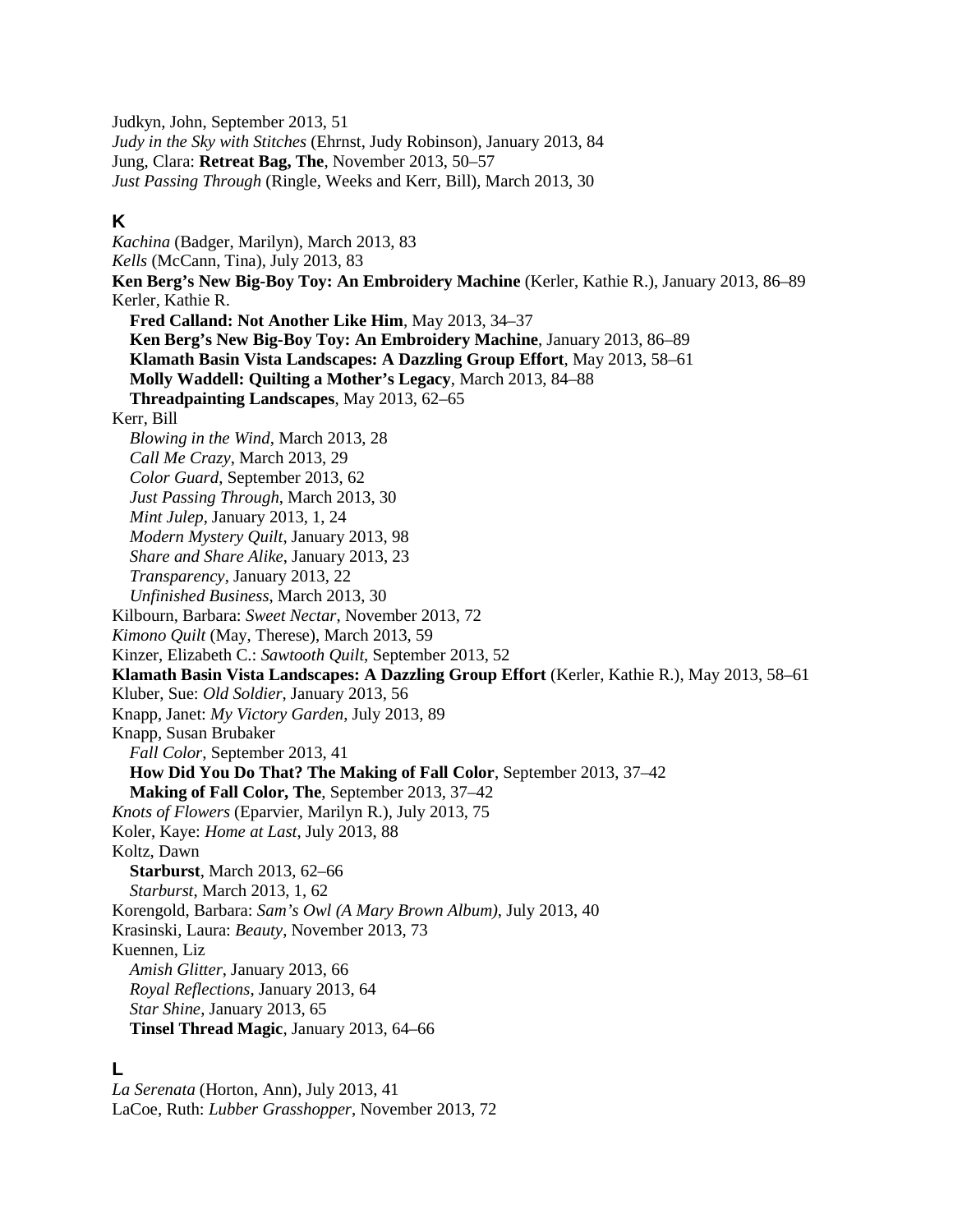*Ladies of the Sea* (Easter, Dolores), January 2013, 52 *Lake Mendota* (Williams, Kent), January 2013, 33 Landscape Quilts **Klamath Basin Vista Landscapes: A Dazzling Group Effort** (Kerler, Kathie R.), May 2013, 58–61 **Seasonal Palette** (Brown, Christine N.), March 2013, 32–36 **Threadpainting Landscapes** (Kerler, Kathie R.), May 2013, 62–65 Lane, Diane: *Little Puzzling*, July 2013, 83 LaPierre, Pat: *Floribunda*, July 2013, 84 *Larry* (Day, Jennifer), July 2013, 71 Latimer, Tim: *Tree of Life*, November 2013, 63 *Letter Carriers* (Stone, Janet), January 2013, 48 *Lily Pad* (Van Oordt, Patti and Cory Allender), July 2013, 44 Lin, Hsin Chen: *Recovery*, March 2013, 35 *Little Puzzling* (Lane, Diane), July 2013, 83 *Log Cabin Quilt* (Mann, Mary E. Sexton), September 2013, 51 **Log Cabin Quilts: A Little Off Center** (Frank, Iris), May 2013, 18–22 Lohmar, Jean: *Tequila Sunrise*, July 2013, 75 **Lone Star Makeover** (Zieman, Nancy), March 2013, 72–77 *Lone Star Makeover* (Zieman, Nancy), March 2013, 72 Longarm Quilting: **Creating Spaces** (Ficken, Myrna), March 2013, 80–83 *Lot of Thanks, A* (Fujiwara, Junko), July 2013, 78 *Lotus in a Vase* (Ibraham, Mohamed and Hamed), March 2013, 22 *Lotus Star* (Fattoh, Tarek), March 2013, 21 *Lubber Grasshopper* (LaCoe, Ruth), November 2013, 72 *Luna Moth/True Beauty Is Hidden* (Moller, Pam), July 2013, 114 Lussie, Leigh: *Abundance of Flowers, An*, January 2013, 53

#### **M**

Machine Quilting **Ken Berg's New Big-Boy Toy: An Embroidery Machine** (Kerler, Kathie R.), January 2013, 86–89 **Pauline Ineson's Floral Machine Techniques** (Ineson, Pauline), March 2013, 52–55 **Machine Quilting Q&A** (Gaudynski, Diane) January 2013, 94 March 2013, 96 May 2013, 94 July 2013, 110 **Making of Fall Color, The** (Knapp, Susan Brubaker), September 2013, 37–42 Mann, Mary E. Sexton: *Log Cabin Quilt*, September 2013, 51 Marceca, Ann **Starburst**, March 2013, 62–66 *Starburst*, March 2013, 1, 62 Markel, Beth: *Escúchame*, November 2013, 66 Marshall, Suzanne: *Echoing Spring*, July 2013, 70 Marston, Gwen *Broken Dishes*, March 2013, 45 **Embellishing with Embroidery**, January 2013, 40 **Gwen Marston: Liberated Quiltmaker** (Russell, Marjorie L.), March 2013, 42–46 **Gwen's Liberated String Medallion**, March 2013, 48–51 *Gwen's Liberated String Medallion*, March 2013, 48 *Gwen's Medallion Sampler*, March 2013, 42 *Red Square VI*, March 2013, 45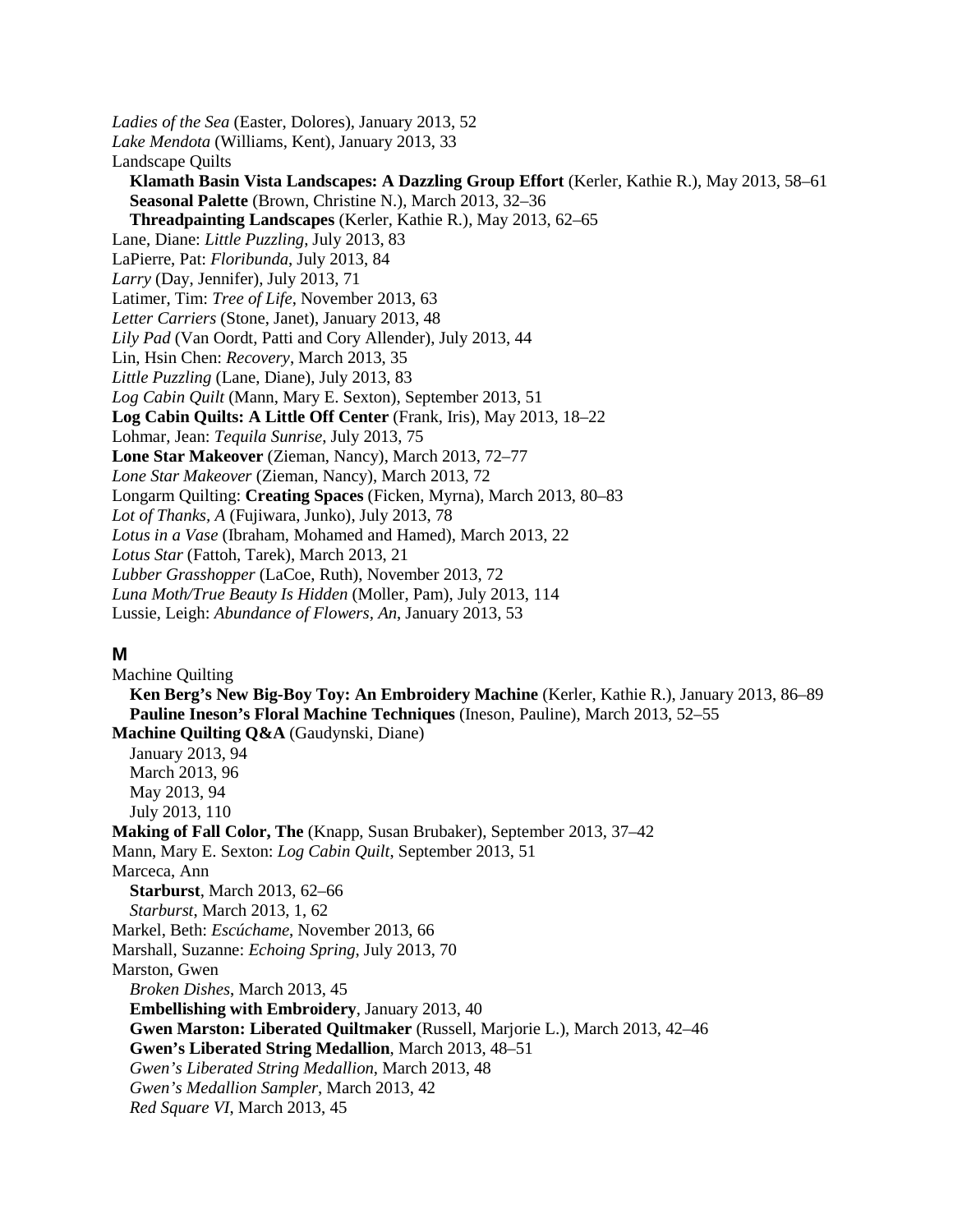*Small Study 18*, March 2013, 43 *Small Study 30*, March 2013, 44 **Vase with Flowers**, January 2013, 41–44 *Vase with Flowers*, January 2013, 41 *Masquerade* (Schueller, Birgit), July 2013, 38 May, Diane: *Bridge of Dreams*, November 2013, 74 May, Therese *Abundance*, March 2013, 58 **Braided Rug Appliqué**, March 2013, 56–60 *Contemplating the Nine Patch*, March 2013, 58 *Cup-O-Wurms*, March 2013, 56 *Gratitude*, March 2013, 59 *Kimono Quilt*, March 2013, 59 *Maya* (McComas, Lea), September 2013, 44 *Mayapples* (Riggio, Suzanne Mouton), November 2013, 73 McCann, Tina *Kells*, July 2013, 83 *Six Fifteen*, November 2013, 70 McCarty, Sue: *Adventure Awaits*, July 2013, 68 McComas, Lea *Maya*, September 2013, 44 **Portrait Quilts in Five Values**, September 2013, 44–49 *Turkish Bread Boys*, July 2013, 86 McIntyre, Pam: *Sunshine*, July 2013, 87 McNeil, Kathy *Audubon's Christmas Quilt*, November 2013, 83 **Embossed Quilting**, November 2013, 82–84 *Meet Me in St. Louis* (Schoon, Darlene), July 2013, 18–19 *Melon Melange* (Harden, Leona), July 2013, 87 **Meredith Schroeder: 2013 Hall of Fame Inductee** (Russell, Marjorie L.), November 2013, 38–41, 88 *Metropolis* (Dunaway, Diana), November 2013, 73 Michell, Marti *Sunburst Medallion*, January 2013, 16, 58, www.AmericanQuilter.com **Sunburst Medallion, Part 2 of 2**, January 2013, 58–62 *Midtown* (Williams, Kent), January 2013, 34 Miller, Cathleen *Days of Wine and Roses*, July 2013, 74 *Enchanted Garden*, July 2013, 40 Milwaukee Art Quilters *Color Wheel Opposites*, November 2013, 73 *Jennings Homestead, The*, July 2013, 82 Minami, Keiko: *Charm of Small Pink Roses, The*, July 2013, 66 *Mini Ties and Sunrise Wallhanging* (Nakazawa, Reiko), January 2013, 16, 72, www.AmericanQuilter.com *Mint Julep* (Ringle, Weeks and Bill Kerr), January 2013, 1, 24 *Mirror Lake* (Sandburg, Margaret Bryant), March 2013, 86 *Mirror Lake* (Waddell, Molly), March 2013, 86 Miyama, Hiroko: *Natsumi on Her Bike*, July 2013, 81 **Modern Mystery Quilt Revealed** (*American Quilter*), January 2013, 98 *Modern Mystery Quilt* (Ringle, Weeks and Bill Kerr), January 2013, 98 Modern Quilt Studio: **Color Guard**, September 2013, 62–65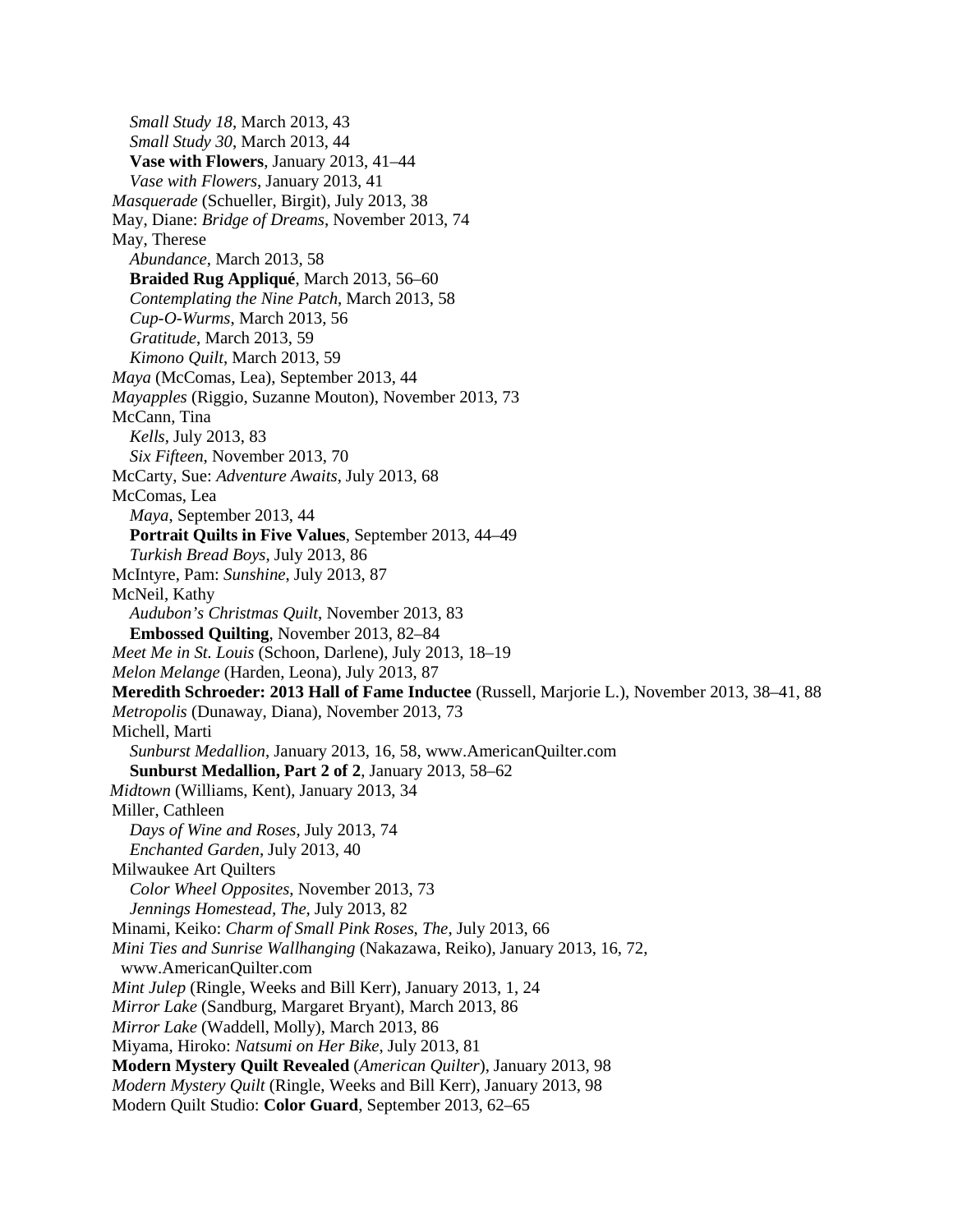Modern Quilts

**American Quilter's Society Upcoming Modern Celebrations** (Duffy, Michele), September 2013, 98 **Color Guard** (Modern Quilt Studio), September 2013, 62–65 **Improvisational Piecing** (Ringle, Weeks), March 2013, 28–30 **Modern Mystery Quilt Revealed** (*American Quilter*), January 2013, 98 *Modern Mystery Quilt* (Ringle, Weeks and Bill Kerr), January 2013, 98 **Quilting the Modern Quilt** (Ringle, Weeks), July 2013, 24–27 **Solids Revolution** (Ringle, Weeks), May 2013, 24–26 **Transparency Quilts** (Ringle, Weeks), January 2013, 22–24 Moller, Pam: *Luna Moth/True Beauty Is Hidden*, July 2013, 114 **Molly Waddell: Quilting a Mother's Legacy** (Kerler, Kathie R.), March 2013, 84–88 Mommsen, Karen: *Heartburst*, July 2013, 77 *Monet in Pasadena* (Bula, Melinda), July 2013, 89 **Moroccan Nights** (Walton, Virginia), September 2013, 30–34 *Moroccan Nights* (Walton, Virginia), September 2013, 30 *Moulin Rouge* (Berg, Ken), January 2013, 89 *Mt. Shasta Sunrise* (Collective Visions), May 2013, 59 Mt. Shasta Sunrise (Franklin, Jeremy), May 2013, 59 *My Amelia* (Derstadt, Donna), July 2013, 44 *My Journey to Baltimore* (Podolny, Lois), July 2013, 79 *My Victory Garden* (Knapp, Janet), July 2013, 89

### **N**

Nakazawa, Reiko *Mini Ties and Sunrise Wallhanging*, January 2013, 16, 72, www.AmericanQuilter.com **Ties and Sunrise**, January 2013, 68–72 *Ties and Sunrise*, January 2013, 68 *Natsumi on Her Bike* (Miyama, Hiroko), July 2013, 81 *1928 - North Fork of the Mad River* (Rusconi, Jody H.), November 2013, 74 **No-Binding Finish for Wall Quilts** (Anderson, Frieda), March 2013, 38–40 Noguchi, Yaeko: *Summer Garden*, July 2013, 78 *Northern Stars* (Tignor, Alice), July 2013, 85 *Now Boarding* (Ringle, Weeks), July 2013, 26 Nufer, Beth: *Space Wonder*, January 2013, 53

# **O**

*Ocean Road* (Campbell, Gudny), September 2013, 22–23 *Off Kilter Log Cabin* (Beltz-Sandkuhle, Heidi), May 2013, 21 *Oh, Gee* (Williams, Kent), January 2013, 32 *Oklahoma Windsong* (Hampton, Cherrie), July 2013, 87 *Old Soldier* (Kluber, Sue), January 2013, 56 Olsen, Carole: *Boo*, September 2013, 20 *Ombré Garden* (Silber, Connie S.), July 2103, 50 *One Is Silver and the Other Gold* (Brainerd, Rosalinda), November 2013, 74 *Only Connect* (Williams, Kent), January 2013, 36 **Only Connect** (Williams, Kent), January 2013, 36–39 *Organic Landscape, The* (Reno, Sue), March 2013, 34 *Organic Log Cabin #3* (Emry, Jennifer), May 2013, 19 *Organic Log Cabin #4* (Emry, Jennifer), May 2013, 20 *Out on a Limb* (Horton, Ann, Joyce Paterson and Renee Gannon), January 2013, 54 Owl Handbag (Crawford, Barbara), January 2013, 16, www.AmericanQuilter.com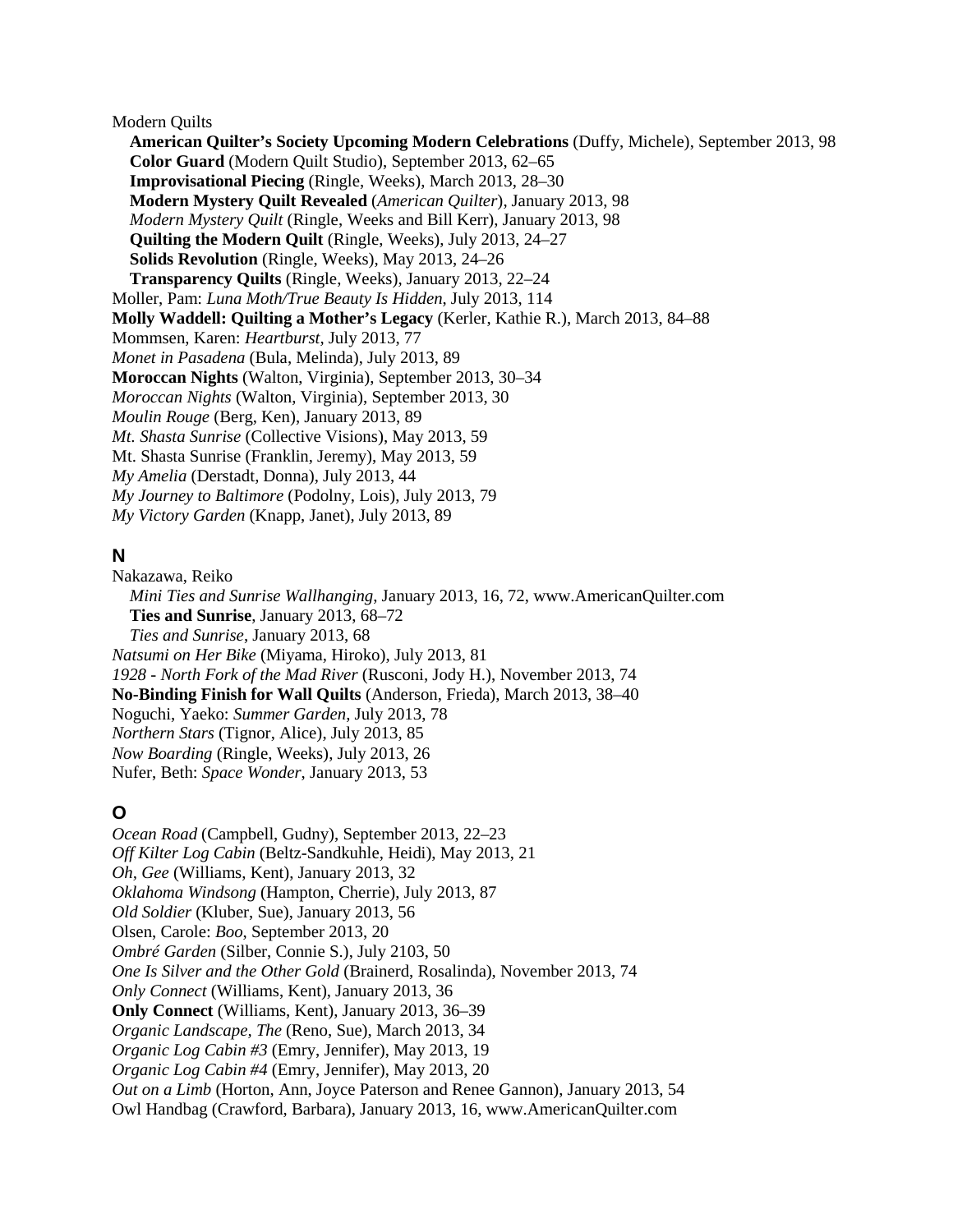#### **P**

Paceley, Susan: *With Liberty and Justice for All*, November 2013, 69 Pantograph Designs **Creating Original Pantograph Designs, Part 1 of 2** (Rhine, Marjorie), May 2013, 42–46 **Creating Original Pantograph Designs, Part 2 of 2** (Rhine, Marjorie), July 2013, 94–98 Paquette, Brianna for The City Quilter: **Susy's New York Laminated Apron**, September 2013, 83–88 Parker, Donna Lee: *Rustic*, November 2013, 74 Paterson, Joyce: *Out on a Limb*, January 2013, 54 Pattern & Project Index 2012, January 2013, 96–97 **Pauline Ineson's Floral Machine Techniques** (Ineson, Pauline), March 2013, 52–55 Pavlik, Sonja Lambach: *Coy Koi*, November 2013, 73 Payne, Carrie: **Creative Girl Art Quilts**, November 2013, 43–49 *Peace, Love, Tie-Dye, Save the Whales* (Carlson, Susan), January 2013, 51 *Peaceful Ones, The* (Havlan, Denise), July 2013, 81 Peck, Pamela M.: *Willy Nilly*, November 2013, 71 *Pepper Dish* (Goddard, Barbara Gay), March 2013, 83 Petersen, Ann L. *Grandma's Stellar Array*, July 2013, 84 *Sunlit Circles*, January 2013, 55 Pfeil, Claudia: *Turtle Bay*, July 2013, 81 Pickett, Jennie: **Retreat Bag, The**, November 2013, 50–57 Piecing **Color Guard** (Modern Quilt Studio), September 2013, 62–65 **Escher Steps** (Calland, Fred), May 2013, 14, 38–41, www.AmericanQuillter.com **Expectations 2: How Will My Garden Grow?** (Benner, Sue), May 2013, 76–80 **Gwen's Liberated String Medallion** (Marston, Gwen), March 2013, 48–51 **Gypsy Rose Vintage Tablecloth Quilt** (Sheifer, Rose), July 2013, 52–55 **Hip Holiday Snowball Table Runner** (Smith, Kerry), November 2013, 58–61 **Holiday Cactus Table Runner** (Rhine, Marjorie), November 2013, 90–93 **Improvisational Piecing** (Ringle, Weeks), March 2013, 28–30 **Jewel Box** (Combs, Karen), March 2013, 68–70 **Lone Star Makeover** (Zieman, Nancy), March 2013, 72–77 **Retreat Bag, The** (Clover & Violet: Jennie Pickett and Clara Jung), November 2013, 50–57 **Roundhouse** (Jacobsen, Tracey), September 2013, 56–60 **Slice of Heaven** (Hillman, Jackie), July 2013, 28–32 **Splash of Lime, A** (Crine, Deb), July 2013, 56–62 **Starburst** (Quilter's Studio, The: Sheri Diesburg, Dawn Koltz and Ann Marceca), March 2013, 62–66 **Sunburst Medallion, Part 2 of 2** (Michell, Marti), January 2013, 58–62 **Susy's New York Laminated Apron** (Paquette, Brianna for The City Quilter), September 2013, 83– 88 **Tessellating Hearts** (Auty, Jeri), January 2013, 74–79 **Tiny Patches of Hope** (Hire, Dianne S.), May 2013, 74–75 **Whirligig Medallion** (Robinson, Anne C. Morrell), May 2013, 52–56 **Yolk Music** (Tarr, Timna), May 2013, 48–51 *Pink Wholecloth Quilt* (Eastern Seaboard America), September 2013, 51 *Pipe Dreams* (Fahl, Ann), September 2013, 24–25 *Plain Spoken* (Ringle, Weeks), May 2013, 25 *Playing with Color* (Snow, Sandi), November 2013, 98 Podolny, Lois *Desert's Glory*, July 2013, 36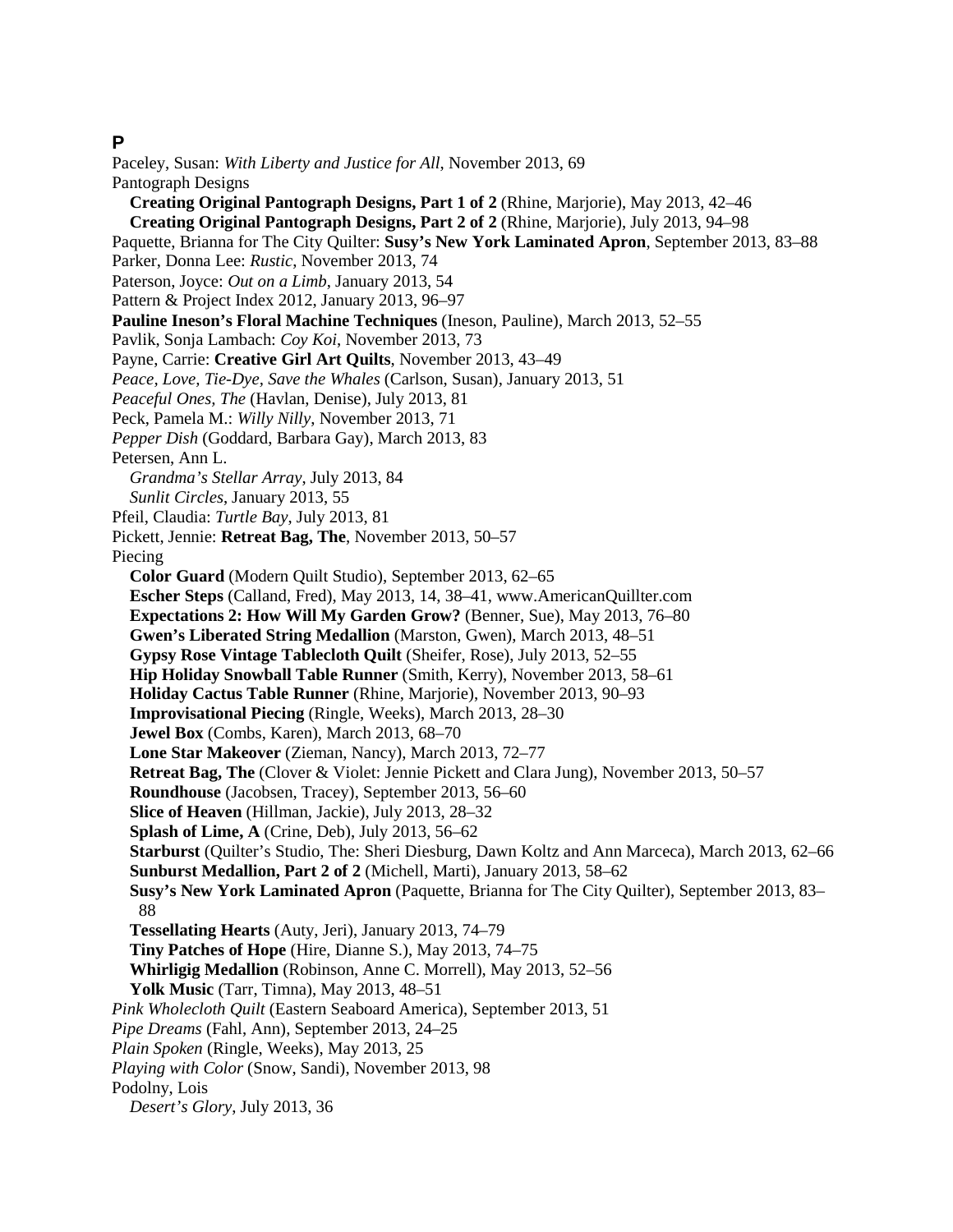*My Journey to Baltimore*, July 2013, 79 *Poppy* (Ginn, Martha), January 2013, 28 *Poppy's Rainbow* (Sherman, Mark L.), July 2013, 80 **Portrait Quilts in Five Values** (McComas, Lea), September 2013, 44–49 Powers, Ruth A.: *December Dawn*, March 2013, 36 *Prairie Fire* (Calland, Fred), May 2013, 37 Pratt, Dallas, September 2013, 51 Price, Mary Kay: *Sushi III*, November 2013, 62 **Pumpkin Patch Table Runner** (Byrum, Michele), September 2013, 68–73 *Pumpkin Patch* (table runner) (Byrum, Michele), September 2013, 68 *Purple Iris* (Troy, Monica), July 2013, 72

### **Q**

*Quilt Bonanza* (Fassett, Kaffe), September 2013, 54 *Quilt Show, The* (Corder, Carole), January 2013, 54 **QuiltCon Best in Show** (Duffy, Michele), May 2013, 86–87 Quilted in Honor program: **Honoring Those Who Have Served** (*American Quilter*), November 2013, 86 Quilters Hall of Fame: **Meredith Schroeder: 2013 Hall of Fame Inductee** (Russell, Marjorie L.), November 2013, 38–41, 88 Quilter's Studio, The **Starburst**, March 2013, 62–66 *Starburst*, March 2013, 1, 62 **Quilting in the 1970s: When Bed Quilts Became Works of Art** (Volckening, Bill), May 2013, 82–85 **Quilting the Modern Quilt** (Ringle, Weeks), July 2013, 24–27

### **R**

*Rainbow Nouveau* (Gunn, Margaret Solomon), July 2013, 41 Rawson, Teresa Yielding: *All Around the Town*, July 2013, 42 *Recovery* (Lin, Hsin Chen), March 2013, 35 *Red Letter Daze* (Stone, Janet), July 2013, 39 *Red Square VI* (Marston, Gwen), March 2013, 45 Redford, Catherine: *Imperial Blooms*, January 2013, 55 *Reflections of Summer* (Hearn, Jenny), March 2013, 34 Rego, Leslie: *Four Seasons*, July 2013, 80 *Remembrance* (Hutchison, Jan), July 2013, 76 Reno, Sue: *Organic Landscape, The*, March 2013, 34 **Retreat Bag, The** (Clover & Violet: Jennie Pickett and Clara Jung), November 2013, 50–57 Rhine, Marjorie **Creating Original Pantograph Designs, Part 1 of 2**, May 2013, 42–46 **Creating Original Pantograph Designs, Part 2 of 2**, July 2013, 94–98 **Holiday Cactus Table Runner**, November 2013, 90–93 *Holiday Cactus* (table runner), November 2013, 90 *Spring Cactus* (table runner), November 2013, 93 Rhoby, Bonnie: *Grandma Is Coming*, July 2013, 44 **Ribbon Quilts Then and Now** (Frank, Iris), January 2013, 18–21 Riggio, Suzanne Mouton: *Mayapples*, November 2013, 73 Ringle, Weeks *Blowing in the Wind*, March 2013, 28 *Call Me Crazy*, March 2013, 29 *Color Guard*, September 2013, 62 *Good Fit*, July 2013, 25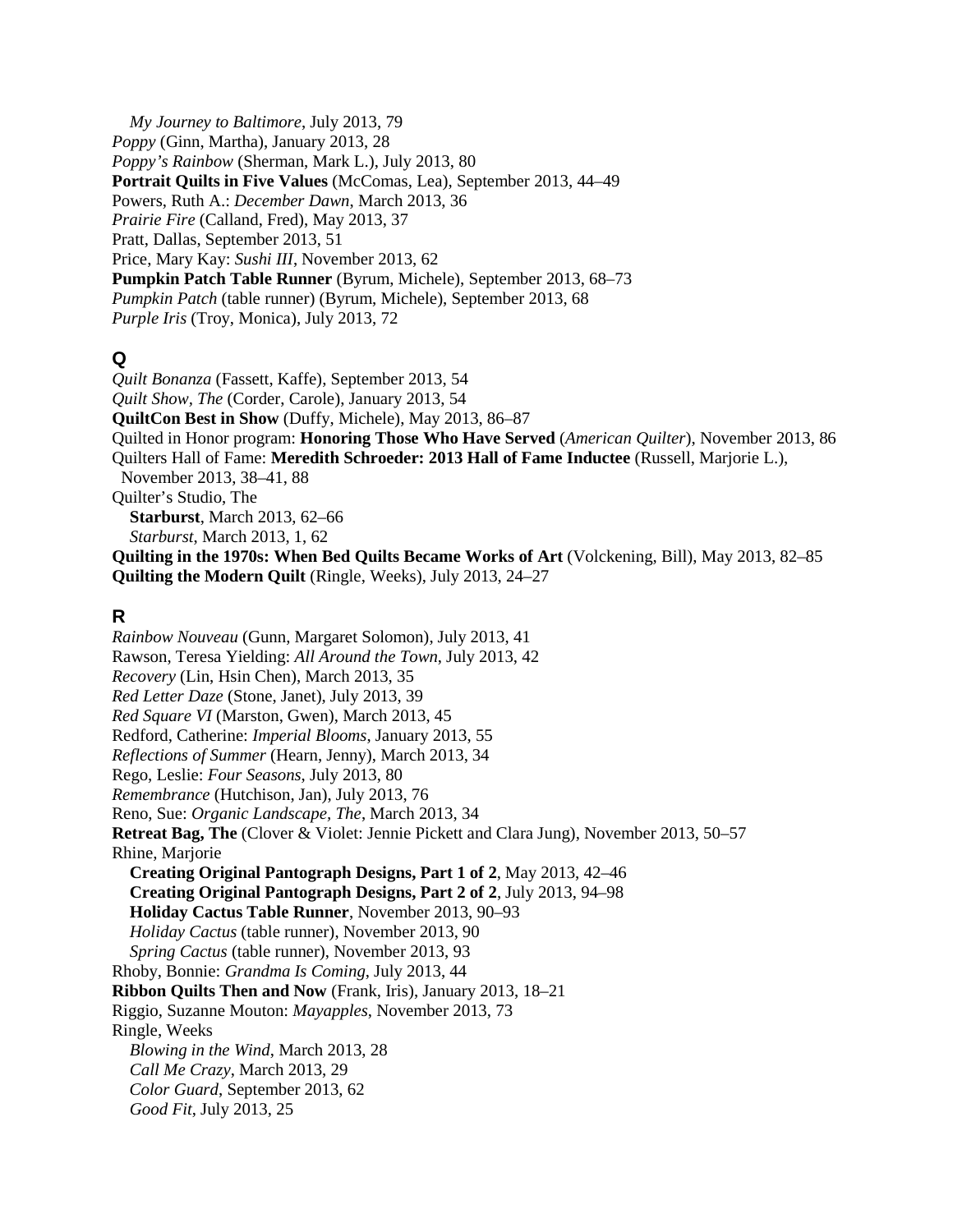**Improvisational Piecing**, March 2013, 28–30 *Infinity*, May 2013, 24 *Just Passing Through*, March 2013, 30 *Mint Julep*, January 2013, 1, 24 *Modern Mystery Quilt*, January 2013, 98 *Now Boarding*, July 2013, 26 *Plain Spoken*, May 2013, 25 **Quilting the Modern Quilt**, July 2013, 24–27 *Roundabout*, May 2013, 26 *Sanctuary*, July 2013, 27 *Share and Share Alike*, January 2013, 23 *Small Change*, July 2013, 24 **Solids Revolution**, May 2013, 24–26 *Sparkler*, May 2013, 25 *Transparency*, January 2013, 22 **Transparency Quilts**, January 2013, 22–24 *Treehouse*, Detail, July 2013, 26 *Unfinished Business*, March 2013, 30 Robinson, Anne C. Morrell **Whirligig Medallion**, May 2013, 52–56 *Whirligig Medallion*, May 2013, 52 *Roses for Mary* (Berg, Ken), January 2013, 86 Rotational Snow Symmetry (Beck, Simon), March 2013, 26 *Round Quilt* (Calland, Fred), May 2013, 34 *Roundabout* (Ringle, Weeks), May 2013, 26 **Roundhouse** (Jacobsen, Tracey), September 2013, 56–60 *Roundhouse* (Jacobsen, Tracey), September 2013, 56 *Roundhouse* coloring page (Jacobsen, Tracey), September 2013, 14, www.AmericanQuilter.com Roy, Linda M. *Jacobean Dream*, July 2013, 74 *Tennessee Treasures*, July 2013, 35 *Royal Reflections* (Kuennen, Liz), January 2013, 64 Rusconi, Jody H.: *1928 - North Fork of the Mad River*, November 2013, 74 Russell, Denise: **Healthy Mother's Day Gift**, May 2013, 90 Russell, Marjorie L. **Bits, Binary Code, and Patterns: The Quilts of Kent Williams**, January 2013, 30–34 **Dianne S. Hire: Seriously Playful**, May 2013, 68–73 **Gwen Marston: Liberated Quiltmaker**, March 2013, 42–46 **Jacquie Gering: The Journey of a Quilt Artist**, November 2013, 22–26 **Meredith Schroeder: 2013 Hall of Fame Inductee**, November 2013, 38–41 *Rustic* (Parker, Donna Lee), November 2013, 74

#### **S**

*Samoa Bridge* (Smeltzer, Gerry), November 2013, 74 *Sampling the Silk Road* (Wickert, Christine), July 2013, 34 *Sam's Owl (A Mary Brown Album)* (Korengold, Barbara), July 2013, 40 *Sanctuary* (Ringle, Weeks), July 2013, 27 Sankovitz, Terri: *Cold Front Meets High Pressure*, November 2013, 73 *Sawtooth Quilt* (Kinzer, Elizabeth C.), September 2013, 52 *Scarlet Fever* (Clark, Jean), January 2013, 52 Schillig, Beth: *Sunset Serenade*, July 2013, 43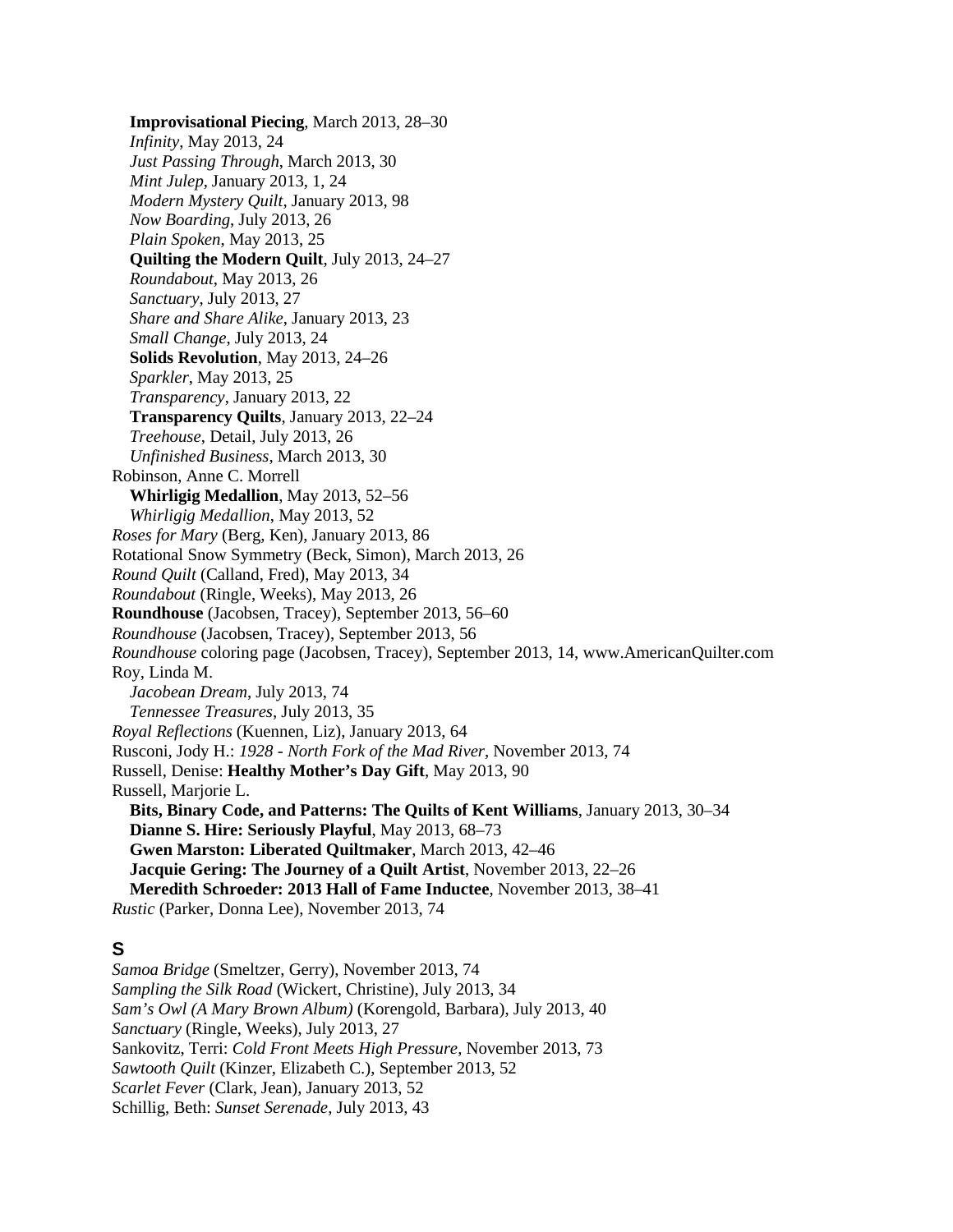Schlieckau, Sharyl L.: *Timeless Elegance*, July 2013, 76 Schmit, Maribeth: *Sentinel, The*, November 2013, 73 Schoon, Darlene **Creating Fireworks**, July 2013, 18–22 *Meet Me in St. Louis*, July 2013, 18–19 Schroeder, Meredith: **Meredith Schroeder: 2013 Hall of Fame Inductee** (Russell, Marjorie L.), November 2013, 38–41, 88 Schueller, Birgit: *Masquerade*, July 2013, 38 *Seaside (Bergen, Norway),* (Anderson, Frieda), March 2013, 39 **Seasonal Palette** (Brown, Christine N.), March 2013, 32–36 *Seasons* (Campbell, Gudny), September 2013, 22 *Secret Garden* (Doyle, Terri), July 2013, 80 Seely, Ann: *Abundance*, July 2013, 82 Seitz-Krug, Cindy: *Everlasting Beauty*, July 2013, 75 *Sentinel, The* (Schmit, Maribeth), November 2013, 73 *Share and Share Alike* (Ringle, Weeks and Bill Kerr), January 2013, 23 Sheifer, Rose *Gypsy Rose*, July 2013, 52 **Gypsy Rose Vintage Tablecloth Quilt**, July 2013, 52–55 Sherman, Mark L.: *Poppy's Rainbow*, July 2013, 80 Sherry, Carol: *Japanese Lady Beetle*, November 2013, 72 Silber, Connie S. *Daisy Explosion*, July 2013, 49 **Flowers with Zip**, July 2013, 46–50 *Ombré Garden*, July 2103, 50 **Silhouette Stencils** (Squire, Helen), March 2013, 92–93 *Six Fifteen* (McCann, Tina), November 2013, 70 *Six-Spotted Burnet Moth* (Fielder, Mary Ann), November 2013, 72 **Sky Is Smiling, The** (Ehrnst, Judy Robinson), January 2013, 80–85 *Sky Is Smiling, The* (Ehrnst, Judy Robinson), January 2013, 80 **Slice of Heaven** (Hillman, Jackie), July 2013, 28–32 *Slice of Heaven* (Hillman, Jackie), July 2013, 14, 28, www.AmericanQuilter.com *Small Change* (Ringle, Weeks), July 2013, 24 *Small Study 18* (Marston, Gwen), March 2013, 43 *Small Study 30* (Marston, Gwen), March 2013, 44 Smeltzer, Gerry: *Samoa Bridge*, November 2013, 74 Smith, Gail H.: *Delft Garden*, July 2013, 76 Smith, Gail: *Wreath of Roses*, November 2013, 68 Smith, Kerry **Hip Holiday Snowball Table Runner**, November 2013, 58–61 *Hip Holiday Snowball* (table runner), November 2013, 58, 60 Smith, Marilyn: *Four Birds*, November 2013, 69 Snow, Sandi: *Playing with Color*, November 2013, 98 *Snow Falls* (Colsh, Linda), March 2013, 36 **Snow Quilts: Amazing Endeavors** (Frank, Iris), March 2013, 24–26 **Solids Revolution** (Ringle, Weeks), May 2013, 24–26 *Southern Flowers* (Gummow, Suzanne), March 2013, 98 Soya, Akemi: *Happy Life*, July 2013, 78 *Space Wonder* (Nufer, Beth), January 2013, 53 *Sparkler* (Ringle, Weeks), May 2013, 25 *Spiderweb* (Beebe, Mickey), September 2013, 18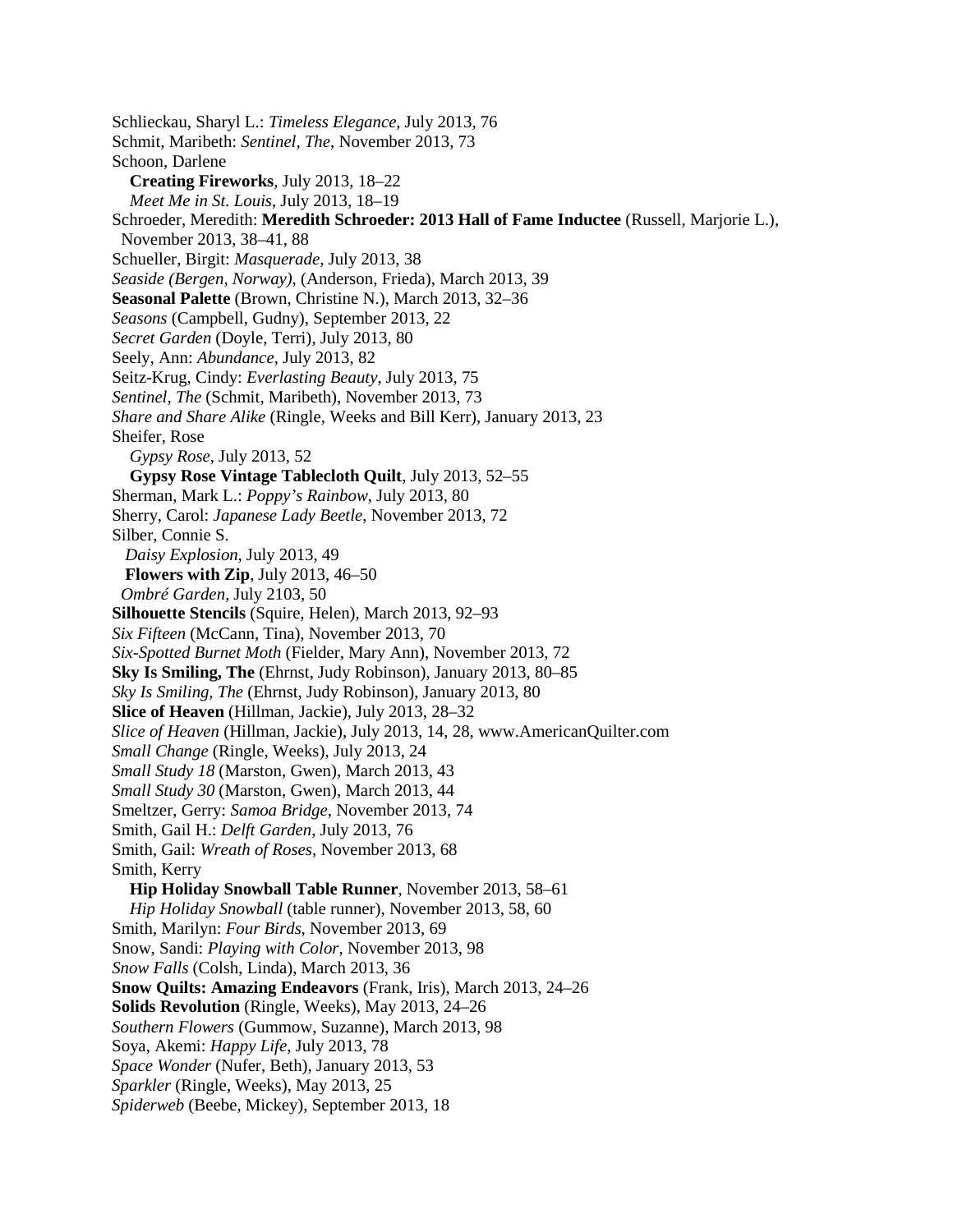*Spinning Wheel* coloring page (Friend, Amy), September 2013, 14, www.AmericanQuilter.com **Spinning Wheel** (Friend, Amy), September 2013, 74–80 *Spinning Wheel* (Friend, Amy), September 2013, 1, 74 **Splash of Lime, A** (Crine, Deb), July 2013, 56–62 *Splash of Lime, A* (Crine, Deb), July 2013, 56 Split Flying Geese. *See* Slice of Heaven (Hillman, Jackie) *Sprague River Aspens Quilt* (Collective Visions), May 2013, 60 *Spring Cactus* (Rhine, Marjorie), November 2013, 93 Squire, Helen, **Helen's Hints: Creative Quilting Designs Albert's Continuous Medallion**, January 2013, 90–91 **Choose & Use Plastic Stencils…Properly**, September 2013, 92–93 **Garden Gate with Butterflies**, July 2013, 108–109 **Jamaican-Inspired Patterns to Copy**, May 2013, 92–93 **Silhouette Stencils**, March 2013, 92–93 St. George Church ladies: *Friendship Quilt*, September 2013, 54 *Star Shine* (Kuennen, Liz), January 2013, 65 **Starburst** (Quilter's Studio, The: Sheri Diesburg, Dawn Koltz and Ann Marceca), March 2013, 62–66 *Starburst* (Quilter's Studio, The: Sheri Diesburg, Dawn Koltz and Ann Marceca), March 2013, 1, 62 *Stargazer Lily* (Caldwell, Patricia), January 2013, 56 *Stars and Stripes Forever* (Williams, Kent), January 2013, 34 Stewart, Joyce: *Abundance*, July 2013, 82 Stewart, Susan: *Tulip Fire*, July 2013, 67 Stimson, Maggie: *Confusion Hill Project*, November 2013, 74 Stone, Janet *B. S. I Love You*, May 2013, 31 **Brad's Bee**, May 2013, 28–32 *Brad's Bee*, May 2013, 28 *Charm School*, July 2013, 69 *Letter Carriers*, January 2013, 48 *Red Letter Daze*, July 2013, 39 Story, Flora: *Witches-R-Us*, September 2013, 19 **Studio Makeovers: Healthy Mother's Day Gift** (Russell, Denise), May 2013, 90 *Suddenly.*(Beal, Pam J.), November 2013, 70 Suiter, Betty Ekern: *Creation Springs Forth*, July 2013, 74 *Summer Garden* (Noguchi, Yaeko), July 2013, 78 *Summer Sanctuary* (Fahl, Ann), September 2013, 28 *Summer Wine* (Berg, Ken), January 2013, 88 Sumrall-Ajero, Jeanie: *Flights of Fancy*, July 2013, 88 *Sunburst Medallion* (Michell, Marti), January 2013, 16, 58, www.AmericanQuilter.com **Sunburst Medallion, Part 2 of 2** (Michell, Marti), January 2013, 58–62 *Sunlit Circles* (Petersen, Ann L.), January 2013, 55 *Sunrise, Sunset* (Wolfe, Patricia), May 2013, 31 *Sunset Serenade* (Schillig, Beth), July 2013, 43 *Sunshine* (McIntyre, Pam), July 2013, 87 *Sushi III* (Price, Mary Kay), November 2013, 62 **Susy's New York Laminated Apron** (Paquette, Brianna for The City Quilter), September 2013, 83–88 *Swan's Song* (Calle, Lisa H.), January 2013, 50 *Sweet Nectar* (Kilbourn, Barbara), November 2013, 72 *Symphony of Roses* (Clem, Barbara), January 2013, 47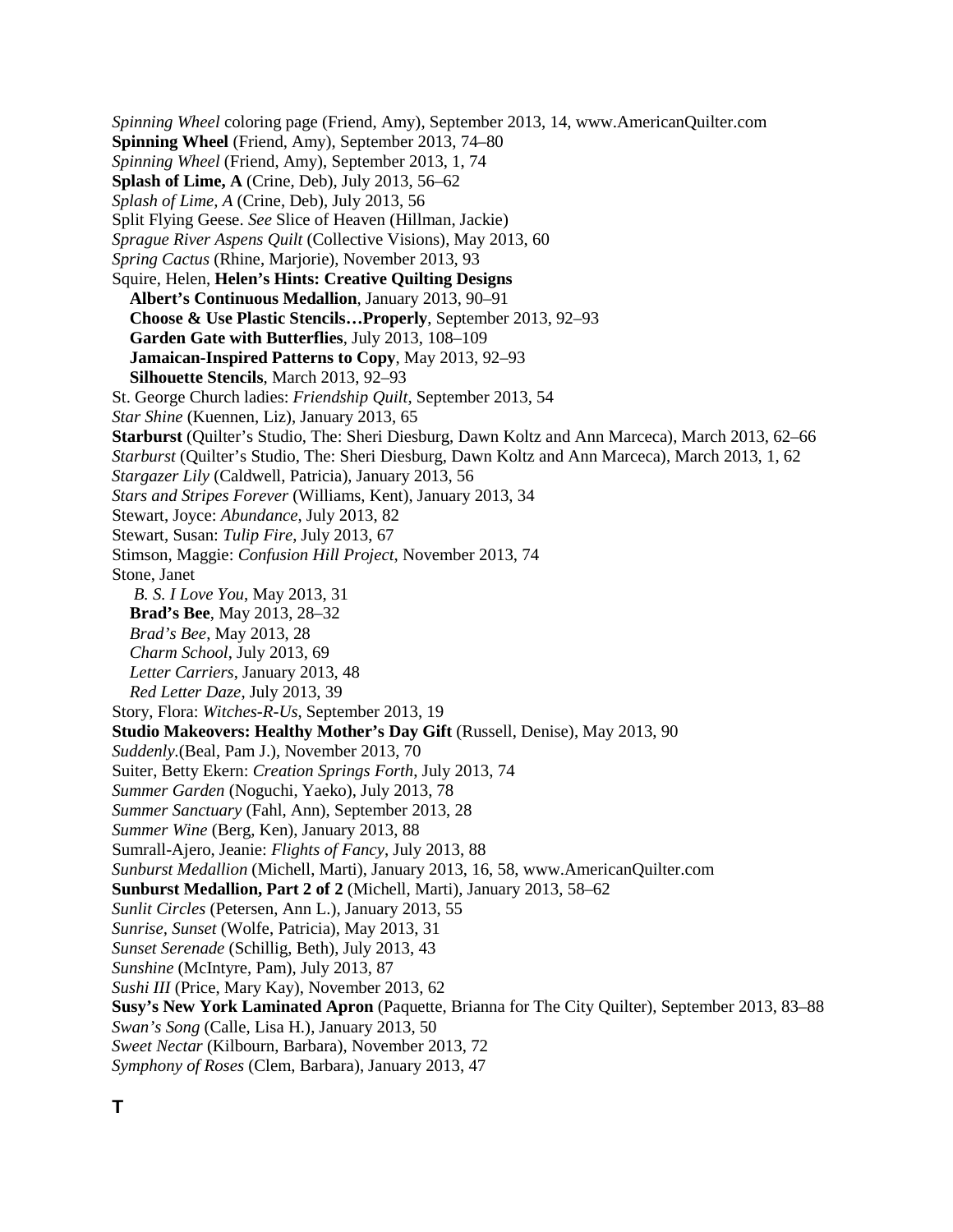Tanigawa, Sakae: *Ties and Sunrise*, January 2013, 68 Tarr, Timna **Yolk Music**, May 2013, 48–51 *Yolk Music*, May 2013, 1, 14, 48, 50 Tatro, Diana: *Imperial Blooms*, July 2013, 85 *Tennessee Treasures* (Roy, Linda M.), July 2013, 35 **Tentmakers of Cairo, The** (Bowker, Jenny), March 2013, 18–23 Tentmakers of Cairo, The (video), March 2013, 16 *Tequila Sunrise* (Lohmar, Jean), July 2013, 75 *Terry's Japanese Flower Garden* (Engleman, Terry), July 2013, 77 Tescher, Judy Mercer: *China Quilt*, November 2013, 69 **Tessellating Hearts** (Auty, Jeri), January 2013, 74–79 *Tessellating Hearts* (Auty, Jeri), January 2013, 74, 78 Thorpe, Zena: *Anaglyptic*, July 2013, 40 **Threadpainting Landscapes** (Kerler, Kathie R.), May 2013, 62–65 *Ties and Sunrise* (Nakazawa, Reiko and Sakae Tanigawa), January 2013, 68 **Ties and Sunrise** (Nakazawa, Reiko), January 2013, 68–72 *Tiger Moth* (Harris, Carol), November 2013, 72 Tignor, Alice: *Northern Stars*, July 2013, 85 *Timeless Elegance* (Schlieckau, Sharyl L.), July 2013, 76 **Tinsel Thread Magic** (Kuennen, Liz), January 2013, 64–66 **Tiny Patches of Hope** (Hire, Dianne S.), May 2013, 74–75 *Tiny Tigers* (Holly, Pat), July 2013, 73 Traditional Islamic Screen (Fattoh, Tarek), March 2013, 23 *Transparency* (Ringle, Weeks and Bill Kerr), January 2013, 22 **Transparency Quilts** (Ringle, Weeks), January 2013, 22–24 *Tree of Life* (Fattoh, Tarek), March 2013, 20 *Tree of Life* (Latimer, Tim), November 2013, 63 *Tree of Life* (Vandevoorde, Wilhelmina), January 2013, 52 *Treehouse*, Detail (Ringle, Weeks), July 2013, 26 Troy, Monica: *Purple Iris*, July 2013, 72 Tsunami Memorial (Beck, Simon), March 2013, 25 Tuesday Night Friends (Quilting Guild): *I've Got the Quilting Bug*, November 2013, 72 *Tulip Fire* (Stewart, Susan), July 2013, 67 *Turkish Bread Boys* (McComas, Lea), July 2013, 86 *Turkish Delight* (Butler, Helen Williams), January 2013, 53 *Turtle Bay* (Pfeil, Claudia), July 2013, 81 Twirling Triangles (Beck, Simon), March 2013, 24

### **U**

*Unfinished Business* (Ringle, Weeks and Kerr, Bill), March 2013, 30 Unknown Quilters *American Flag Quilt*, May 2013, 83 *Amish Bars Quilt* (unknown), September 2013, 53 *Baltimore Album Quilt* (unknown), September 2013, 51 *Chalice Quil*t (Mimosa Hall Plantation), September 2013, 53 *Crazy Quilt*, May 2013, 82 *Grandmother's Fan*, May 2013, 85 *Hexagon Diamonds*, May 2013, 84  *Pink Wholecloth Quilt* (Eastern Seaboard America), September 2013, 51  *Widow's Quilt*, September 2013, 52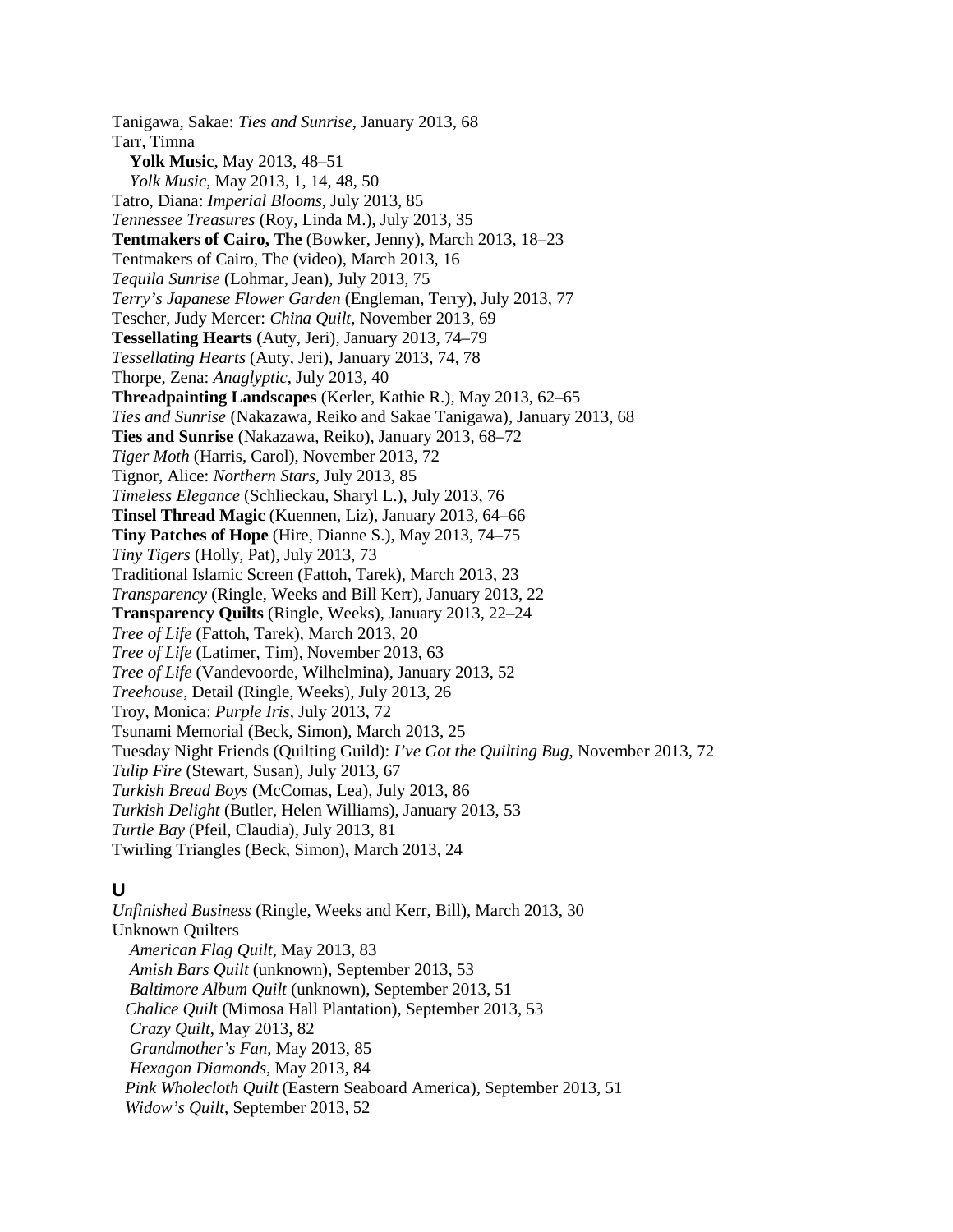*Upper Klamath Lake Sunset Quilt* (Collective Visions), May 2013, 58 Upper Klamath Lake Sunset Quilt (Franklin, Jeremy), May 2013, 58

#### **V**

Values, Color: **Portrait Quilts in Five Values** (McComas, Lea), September 2013, 44–49 Van Oordt, Patti: *Lily Pad*, July 2013, 44 Vandevoorde, Wilhelmina: *Tree of Life*, January 2013, 52 **Vase with Flowers** (Marston, Gwen), January 2013, 41–44 *Vase with Flowers* (Marston, Gwen), January 2013, 41 Videos, Youtube: Tentmakers of Cairo, The, March 2013, 16 **Viewer's Choice – Wall Quilts** (*American Quilter*), July 2013, 114 *Visions of Peppermints* (Hollopeter, Marcia), November 2013, 68 Volckening, Bill: **Quilting in the 1970s: When Bed Quilts Became Works of Art**, May 2013, 82–85

#### **W**

Waddell, Molly *1867 Hop Kiln*, March 2013, 87 *Harbor Lighthouse*, March 2013, 85 *International Bridge*, March 2013, 84 *Mirror Lake*, March 2013, 86 **Molly Waddell: Quilting a Mother's Legacy** (Kerler, Kathie R.), March 2013, 84–88 Walton, Jane Hyer: *Awesome Aubergine*, November 2013, 73 Walton, Virginia **Moroccan Nights**, September 2013, 30–34 *Moroccan Nights*, September 2013, 30 Wasilowski, Laura: *Young Forest #5*, March 2013, 33 *We Moost Be in Yellowstone* (Hadfield, Pam), November 2013, 71 Websites. *See* AmericanQuilter.com; Youtube **When Witches Go Riding: Halloween Quilts** (Frank, Iris), September 2013, 18–21 **Whirligig Medallion** (Robinson, Anne C. Morrell), May 2013, 52–56 *Whirligig Medallion* (Robinson, Anne C. Morrell), May 2013, 52 *White Cockatoo* (Haddrick, Julie), March 2013, 98 *White Vase* (Ginn, Martha), January 2013, 28 Whittington, Nancy: *Autumn in the South*, March 2013, 35 Wickert, Christine: *Sampling the Silk Road*, July 2013, 34 *Widow's Quilt* (unknown), September 2013, 52 Williams, Kent **Bits, Binary Code, and Patterns: Kent Williams** (Russell, Marjorie L.), January 2013, 30–34 *Complete Basket Case, A*, January 2013, 30 *Hip to Be Square*, January 2013, 32 *Lake Mendota*, January 2013, 33 *Midtown*, January 2013, 34 *Oh, Gee*, January 2013, 32 **Only Connect**, January 2013, 36–39 *Only Connect*, January 2013, 36 *Stars and Stripes Forever*, January 2013, 34 *Willy Nilly* (Peck, Pamela M.), November 2013, 71 Winsor, Kathleen: *Autumn Ablaze*, July 2013, 42 **Winter White** (Hughes, Rose), November 2013, 76–81 *Winter White* (Hughes, Rose), November 2013, 76 *Witches-R-Us* (Story, Flora), September 2013, 19